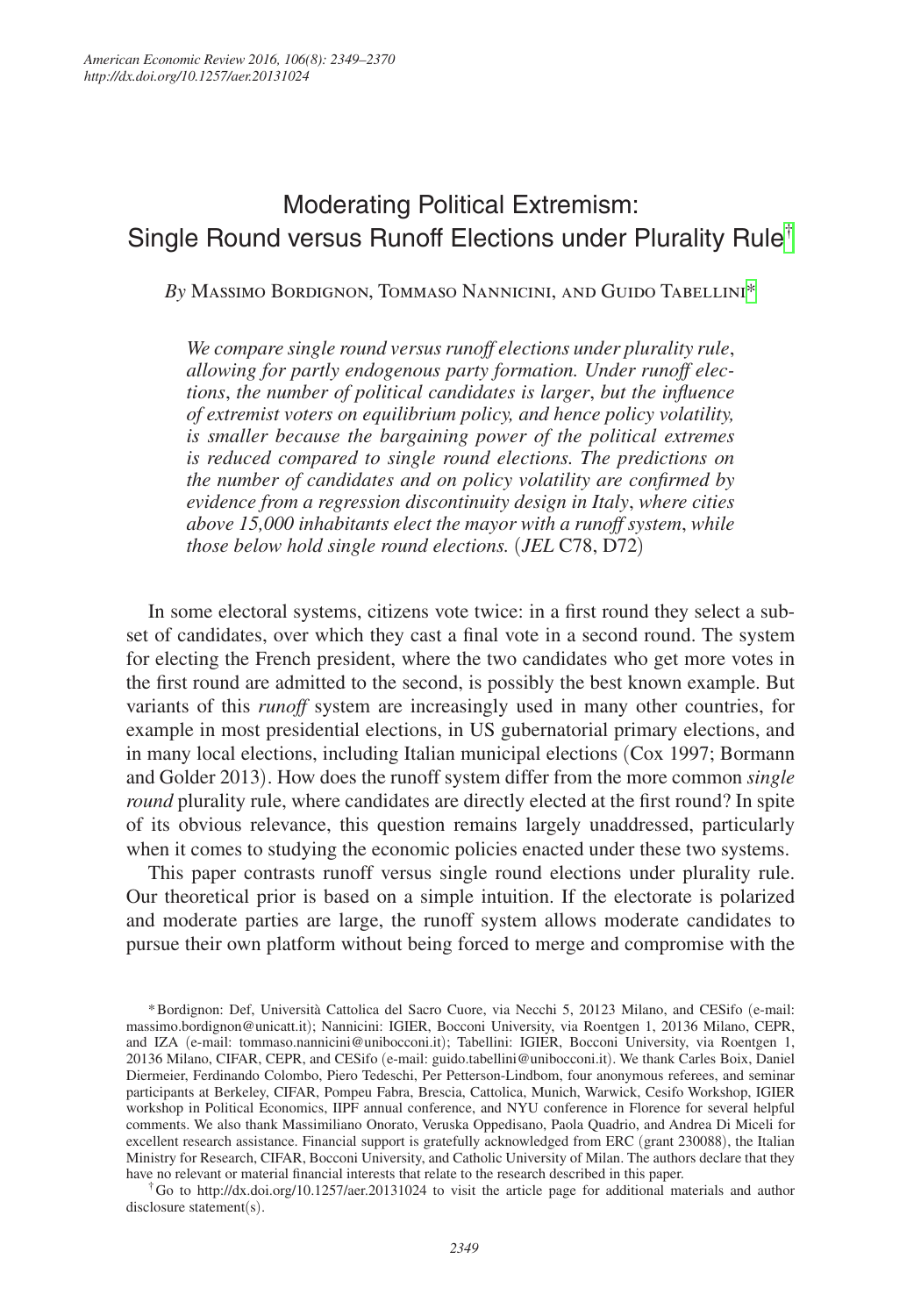neighboring extreme candidates. Intuitively, with single round and under sincere voting, the extremes can threaten to cause the electoral defeat of the nearby moderate candidate if he refuses to strike an alliance. Under runoff this threat is empty, provided that enough extremist voters are willing to vote for the closest moderate, rather than to abstain, in the second round. Thus, runoff elections are predicted to have more candidates, but also to reduce the influence of (smaller) extremist parties compared to single round elections. This policy moderation effect should reduce policy volatility under runoff elections, conditional on the same degree of political turnover.

In this paper, we test both predictions with data on municipal elections in Italy. Since 1993, Italian mayors are directly elected and have a prominent role in determining policy. Municipalities below 15,000 inhabitants adopt a single round system, while a runoff system is in place above this threshold. This allows us to compare outcomes under the two electoral rules with a quasi-experimental strategy, that is, implementing a regression discontinuity design (RDD) around the 15,000 threshold.

We obtain two main results. First, the number of candidates for mayor is larger under the runoff system, compared to the single round. The positive discontinuity at 15,000 is large and statistically significant: under runoff elections the number of candidates for mayor increases by about 29 percent. Second, policy volatility is lower under runoff elections, suggesting that this electoral system indeed moderates political extremism, at least in the Italian context.

To measure policy volatility at the municipal level, we focus on one of the main policy tools of municipalities, the business property tax. In 1993, with the introduction of this tax, Italian municipalities were given large discretion in setting the tax rate, whose proceeds could be freely allocated to all municipal functions. We then test whether the volatility of the tax rate is different under the two electoral systems. The intuition for this test is simple. Local taxation is influenced by partisan identity, with left-wing local governments generally imposing higher business property taxes; this is indeed confirmed by our data. Hence, on average, a change in the identity of the mayor should lead to a sharper policy change where the influence of the extremist parties is stronger, namely under single round elections. The RDD evidence supports this prediction. We measure the volatility of the business property tax rate in two ways: by the intertemporal variance (i.e., across legislative terms for the same municipality) and by the cross-sectional variance (i.e., within population bins in the same year). Both indicators display a discontinuity at 15,000, with less volatility above the threshold, which is both large and statistically significant. The estimated coefficients point to an impact of about 61 percent of runoff elections on the time series volatility of the tax rate, and to an impact of about 71 percent on the cross-sectional volatility around the population threshold.

Alternative explanations for this (reduced-form) effect of the electoral system on tax volatility are rejected by our data, because the turnover between different mayors is similar in both runoff and single round elections. Moreover, in a small and selected subsample of municipalities where we can measure the political identity of mayoral candidates, runoff elections have a negative impact on the probability that the leftist political extreme—i.e., the Communist Party—joins the main center-left coalition at the local level, in line with another prediction of our model. Overall, the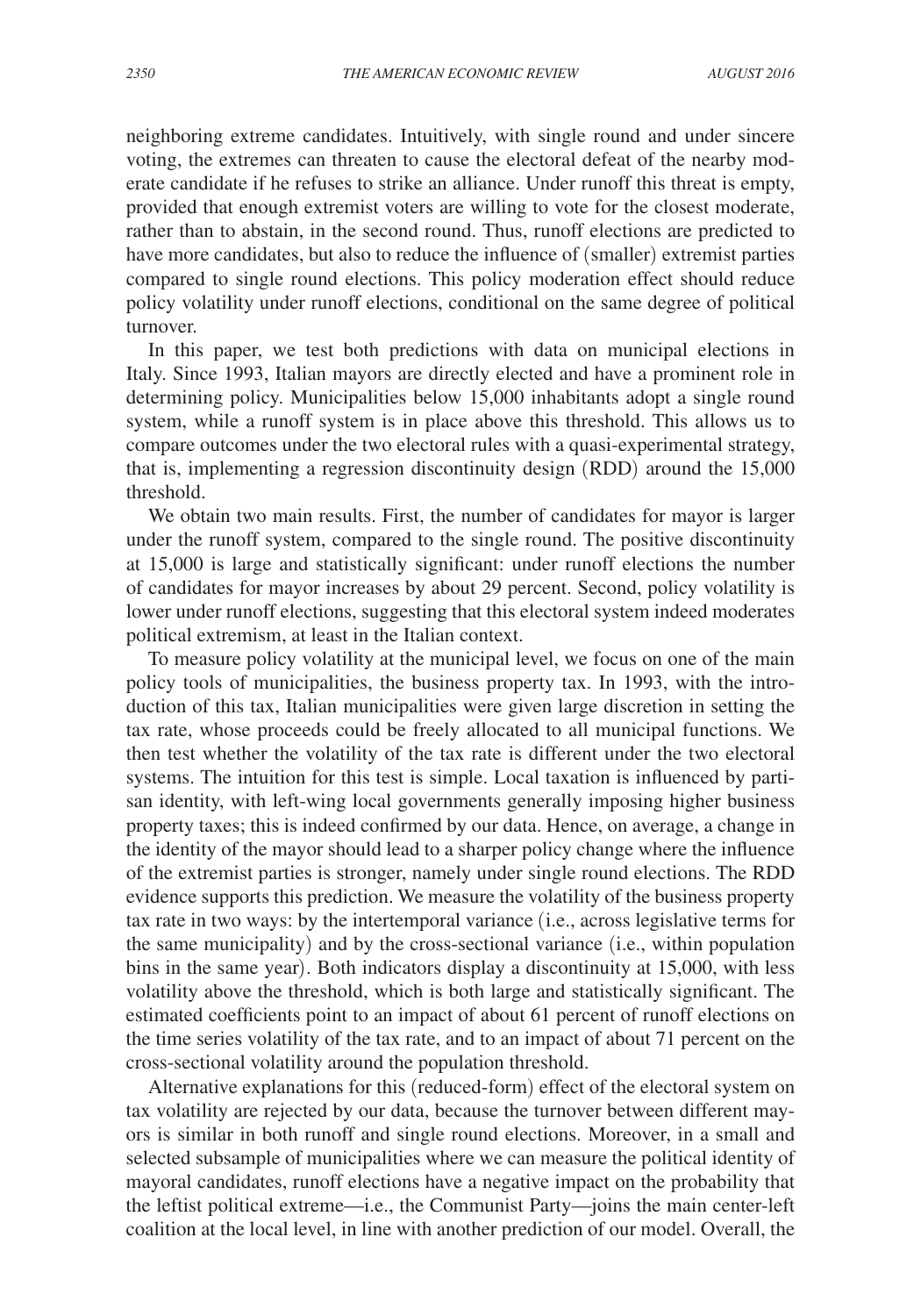empirical evidence supports the hypothesis that the runoff system reduces the influence of the political extremes and induces policy moderation.

Our results have important implications for the design of democratic institutions. Political extremism is widespread in many advanced and developing countries (including Italy) and is often counterproductive. It reduces ex ante welfare if voters are risk averse, and it induces sharp disagreement that often disrupts decision making in governments or legislatures. In this respect, runoff electoral systems might have an advantage over single round systems, as they moderate the influence of extremist groups and reduce the welfare costs associated with (partisan) policy volatility.

The next section discusses the relevant literature and relates it to our theoretical priors. Section II presents the evidence.

### **I. Related Literature and Theoretical Mechanism**

The idea that runoff elections produce more than two effective candidates is not new. Since Riker (1982), this is indeed known as Duverger's Hypothesis, in contrast with Duverger's Law that instead predicts that plurality rule yields a two party system (Duverger 1954). Cox (1997) derives this result under strategic voting, while Osborne and Slivinsky (1996) study a citizen-candidate model with sincere voting, and show that the set of parameters supporting a two-candidate equilibrium under runoff is a proper subset of that under simple plurality rule. The empirical evidence has always been weaker, however. For instance, Wright and Riker (1989) and Golder (2006) find support for Duverger's hypothesis, while Engstrom and Engstrom (2008) and Shugart and Taagepera (1994) do not. A more recent work on Brazil, that also exploits differences in electoral rules across municipalities for RDD identification, obtains contrasting results: Chamon, de Mello, and Firpo (2009) find that the runoff rule has more effective candidates, while Fujiwara (2011) finds that the effect of the electoral rule on the number of candidates is not statistically dif-ferent from zero in most specifications.<sup>[1](#page-2-0)</sup> This contrasting evidence has motivated a small theoretical literature trying to explain the different results. Callander (2005) makes the point that initial conditions matter. He shows that, even under runoff, the two incumbents may prevent the entrance of a third challenger by strategically positioning themselves on the policy line. Bouton (2013) notices that in a runoff the voters in the two rounds may differ, and he shows that with strategic voting even runoff may generate equilibria with two effective candidates. For instance, shocks to turnout may allow a less preferred candidate to be elected in the second round. To avoid this risk, strategic voters may prefer to concentrate their votes on the two main runners in the first round. In an extension, Bouton and Gratton (2015) refine the equilibria, and show that a two candidate equilibrium always exists under runoff, while the conditions for existence of an equilibrium with three effective candidates are more restrictive. Solow (2015) considers sincere voting and aggregate uncertainty, and finds results more in line with Duverger's hypothesis. In his model, unlike in Osborne and Slivinsky (1996), a runoff equilibrium has candidates running

<span id="page-2-0"></span><sup>1</sup>Fujiwara finds support for Duverger's (1954) argument of strategic voting under single round elections, however. In Section IID we replicate his test with Italian data.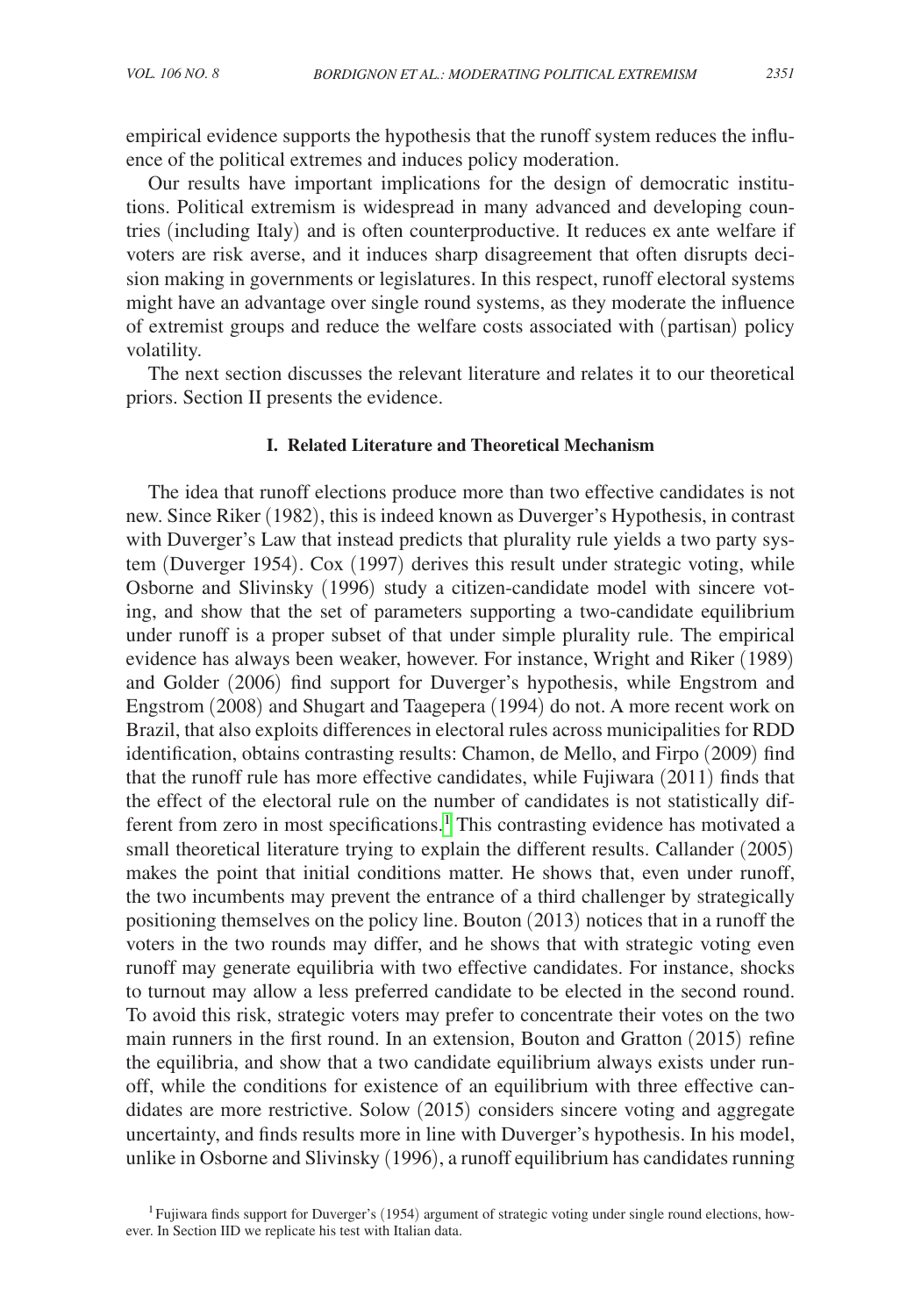as sure losers, in order to prevent the victory of undesired candidates in the first round. The second prediction—more policy moderation under runoff—has been less explored theoretically and, to the best of our knowledge, it is still untested. Osborne and Slivinsky (1996) predict that the dispersion in the policy position of the two candidates is smaller under runoff compared to single round, or else a centrist candidate could enter, not obtaining plurality in the first round, but winning the final round. The most recent literature, although not directly addressing the issue of policy moderation, is less supportive of this intuition. Bouton (2013) shows that sincere voting equilibria—where all strategic voters vote for their favorite candidate at the first round—may fail to exist under runoff, and as a consequence a Condorcet winner might not make it to the second round. Similarly, in Solow's (2015) model, a first round Condorcet loser might reach the second ballot and obtain office.

Our empirical approach is strongly motivated by the theoretical results of Bordignon, Nannicini, and Tabellini (2015)—henceforth, BNT—who study a model more closely geared to the Italian context. In contrast with the above literature, BNT focus on bargaining between preexisting candidates, and predict both more candidates and more equilibrium policy moderation under runoff. To illustrate the main argument, consider the following example. Suppose that policy is one-dimensional and is the choice of a scalar in the interval  $[0,1]$ . There are four homogeneous groups of voters who vote sincerely: two extremist groups whose policy bliss points are located at 0 and 1, respectively; and two moderate groups with bliss points located on both sides of one-half, closer to the extremes than to the midpoint one-half. The electorate is symmetric, with a roughly equal number of voters on both sides of one-half, and the moderates are larger than the extremists. Each group is represented by a political candidate who has the same policy preferences as his voters but also cares about the rents from winning office. Policy is set by whoever wins the election. Before the election, however, candidates are allowed to form political alliances (or merge into parties). Suppose that mergers are allowed only between each moderate candidate and his extremist neighbor (since the moderates are closer to the extremists than to each other, a centrist party resulting from the merger of the two moderates would not be viable). Two merging candidates have to agree to a common policy platform to be announced ahead of the election, and to an allocation of rents between themselves. No restriction is placed on the bargaining outcome, except that the policy has to lie (weakly) within the two merging candidates' bliss points. This ensures that the policy is credible in the eyes of the voters, because it is in the ex post Pareto set of the merging candidates. Bargaining is conducted under the threat that, if no agreement is reached, then no merger takes place.

Now contrast two electoral systems. Under single round elections, the moderate candidates are always forced to merge with their extremist neighbor on a compromise electoral platform. This is because any candidate running alone (say, the candidate on the left) cannot gain plurality against a moderate-extremist right-wing coalition. The reason is that, under sincere voting, the right wing coalition gets the support of all voters to the right, while the voters to the left split their votes between two candidates. Hence a merger between moderates and extremists is a dominant strategy for both candidates, irrespective of whether the opponents on the other side of one-half are expected to merge or not. Note that this happens even though there are more moderate than extremist voters. The extremist candidates have no chances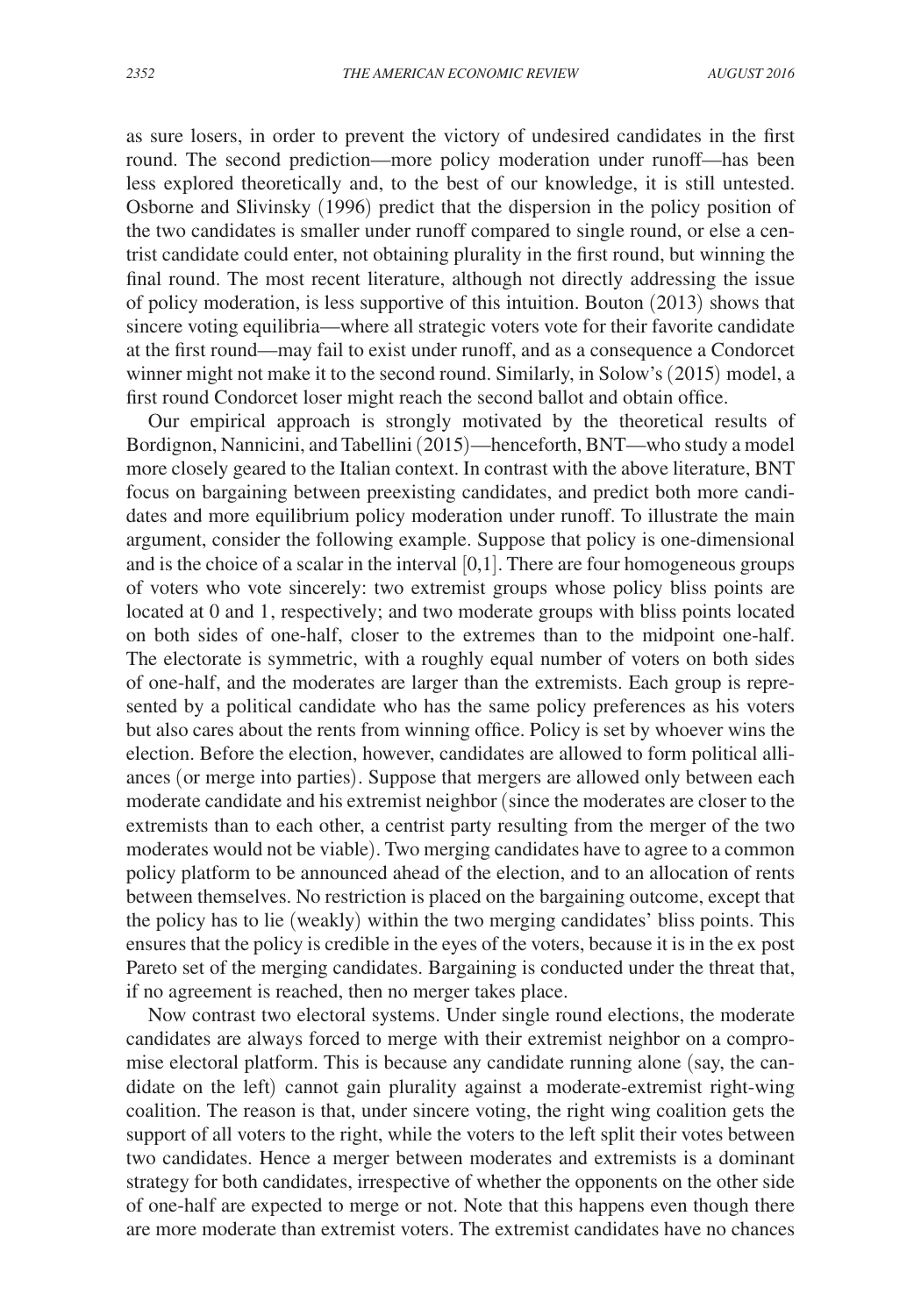of winning on their own, yet they are an essential player in the coalition because their absence would determine the electoral defeat of the nearby moderate. This gives them some bargaining power and forces each moderate candidate to accommodate somewhat the extremists' demands, in terms of both policy platform and rent allocation. This result is a version of Duverger's Law, but in this context it has the additional implication that the policy platforms presented to the voters also reflect the preferences of extremist candidates and voters.

Under runoff elections, instead, the larger parties (here the moderates) can afford to run alone on a platform that coincides with their bliss point. Since there are more moderate than extremist voters, a moderate candidate running alone always makes it to the second round, irrespective of whether the other moderate candidate has merged with the extremist or not. Furthermore, at the final ballot, a moderate running alone would attract all the closest extremist voters. Anticipating this outcome, both moderates prefer to run alone. Thus, runoff elections favor the moderate parties (and voters) and reduce the influence of the extremes. They also lead to a larger number of candidates.

This result hinges on two central assumptions. First, that the electorate is polarized, in the sense that moderate voters are closer to the extremists than to each other. If this was not the case, the two moderate candidates would merge into a large centrist party, and the two electoral systems would yield similar outcomes. Second, the moderate groups are larger than the extremists. If not, the result could be reversed and runoff elections could exacerbate political extremism.[2](#page-4-0) As discussed below, the Italian political system satisfies these two conditions.

The example discussed above is highly stylized and relies on many simplifying assumptions. BNT show that none of them is crucial for the main conclusions, however. For instance, the example above assumes that, in the second round of the runoff elections, extremist voters prefer to vote for the closer moderate, rather than to abstain. If this was not the case, and all extremist voters were so "attached" to their own candidate that they do not participate in the second round election when the extremist is excluded, then the two electoral systems would be equivalent, since extreme candidates would remain essential players even under runoff. As long as a relevant fraction of extremist voters is not attached in the sense described above, however, the moderating effect of runoff elections remains valid, although it is attenuated by the presence of some attached voters. Again the evidence on Italian elections discussed below is consistent with this assumption, since a relevant share of the voters supporting the excluded candidate in the first round seems to participate again in the second round.<sup>[3](#page-4-1)</sup>

In the Italian elections for mayor, like in many other runoff systems, the excluded candidates are allowed to endorse one of the candidates admitted to the second round. The consequence of such endorsements is to mobilize the attached excluded voters that otherwise might prefer to abstain rather than to vote for a second best

<span id="page-4-0"></span><sup>&</sup>lt;sup>2</sup>Note that the two smaller moderate candidates might have an incentive to merge into a centrist party, however. BNT show that this incentive is stronger under runoff than under single round elections. Hence, even with larger extremist groups, there may be instances in which the runoff favors policy moderation.

<span id="page-4-1"></span> $3$  Another feature of the Italian runoff system, shared by most other systems, is that a candidate winning more than 50 percent of the votes in the first round is elected without going through a second round. BNT show that this attenuates but does not nullify the moderating effect of runoff elections.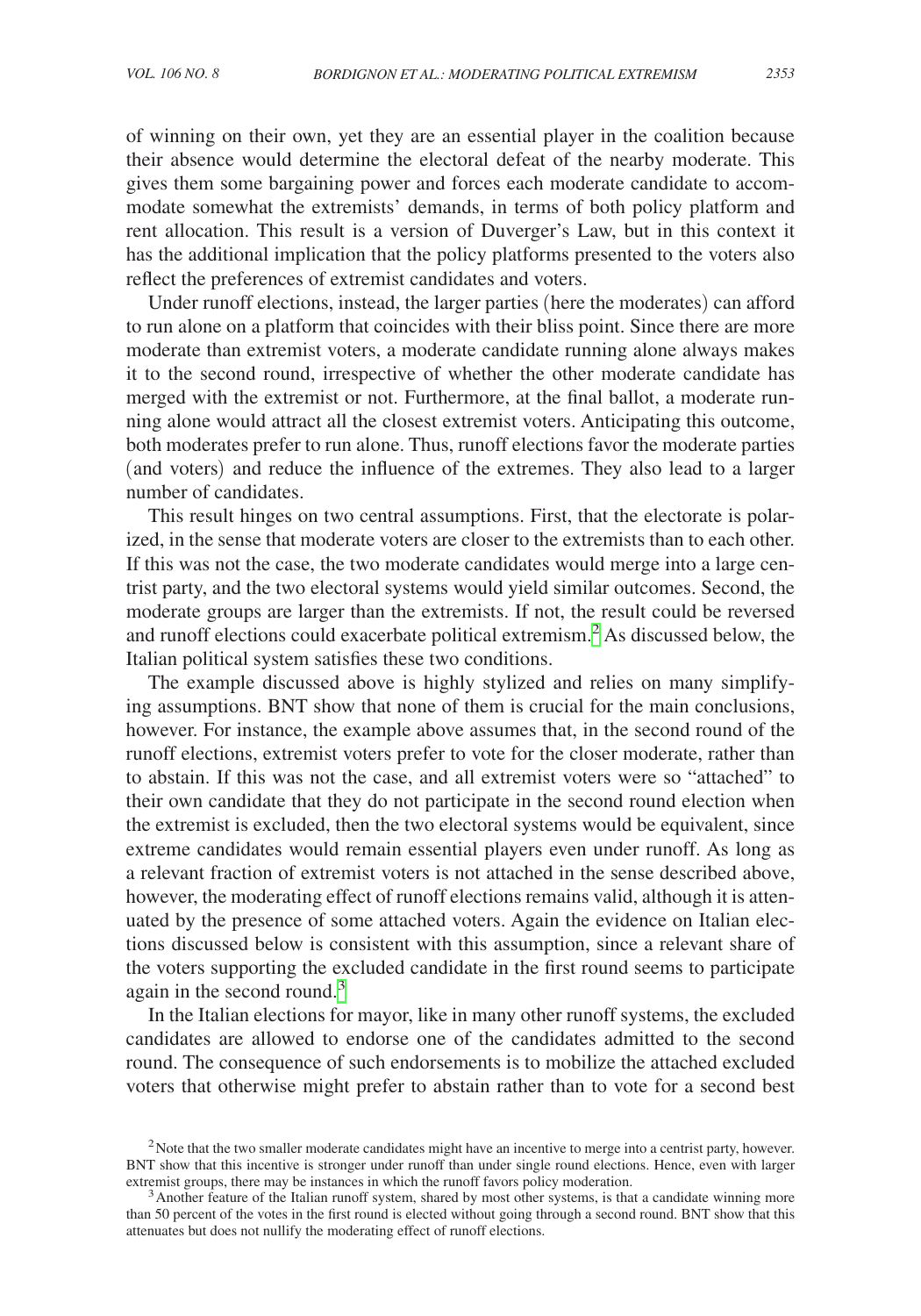candidate. How does this change the results presented above? Suppose that the policy platforms are not negotiable in between the two rounds, but that endorsements can be rewarded by allocating some rents to the endorsing candidates (this assumption is consistent with the details of the Italian electoral system). [4](#page-5-0) Then the possibility of endorsements strengthens the moderating effect of the runoff, and increases the bargaining power of the moderates under this electoral rule. The reason is that it is ex post optimal for the excluded extremists to endorse one of the moderates, both because this increases the chances of having a better policy outcome, and because they gain access to some rents if the endorsed moderate wins. Anticipating this outcome, the moderates can afford not to negotiate with the excluded extremists before the first round elections, even if the extremist voters are attached. In other words, the possibility of endorsements reduces the impact of having many attached voters.

#### **II. Evidence from Italian Municipal Elections**

Under some conditions that seem to be satisfied in the Italian context (see Section IID below), the theoretical arguments above deliver three testable predictions: (i) runoff elections increase the number of political candidates compared to single round elections; (ii) extremist parties are less likely to merge with moderate parties under runoff; and (iii) policy moderation is higher—and policy volatility lower—under runoff. In this section, we use an RDD identification strategy to test predictions (i) and (iii), and we provide suggestive evidence on prediction (ii). We exploit a reform in municipal elections in Italy, which introduced single round versus runoff elections for municipalities of different population size.

## A. *Electoral Rules for Italian Municipalities*

Until 1993, municipal governments in Italy were ruled by a pure parliamentary system. The legislative body (i.e., the city council) was elected under proportional election rule with closed party lists; the council then appointed the mayor and the executive office. Since 1993, instead, the mayor has been directly elected under plurality rule, with a single round for municipalities below 15,000 inhabitants, and with a runoff system above (see Law  $81/1993$ ).<sup>[5](#page-5-1)</sup>

Specifically, below this population threshold, each party (or coalition) presents one candidate for mayor and a list of candidates for the city council. Voters cast a single vote for the mayor and his supporting list (they can also express preference votes over the candidates for councilor within the same list). The mayoral candidate who gets more votes becomes mayor and his list gains two-thirds of all seats in the council. The remaining one-third of the seats are divided among the losing lists in proportion to their vote shares.<sup>[6](#page-5-2)</sup>

Above the 15,000 threshold, parties (or coalitions) present lists of candidates for the council, and declare their support to a specific candidate for mayor. Each

<span id="page-5-0"></span><sup>&</sup>lt;sup>4</sup>In Italian municipal elections, endorsement after the first round of voting is highly regulated by the law. The endorsing party has the right to share the winner's majoritarian prize in the city council, but he has to sign the pro-

<span id="page-5-2"></span><span id="page-5-1"></span> $5$ The Law 81/1193 defines the new rules for the direct elections of the Mayor and the President of Province. <sup>6</sup>There is a minimum level that a list must obtain in order to gain seats, equal to 4 percent of the votes.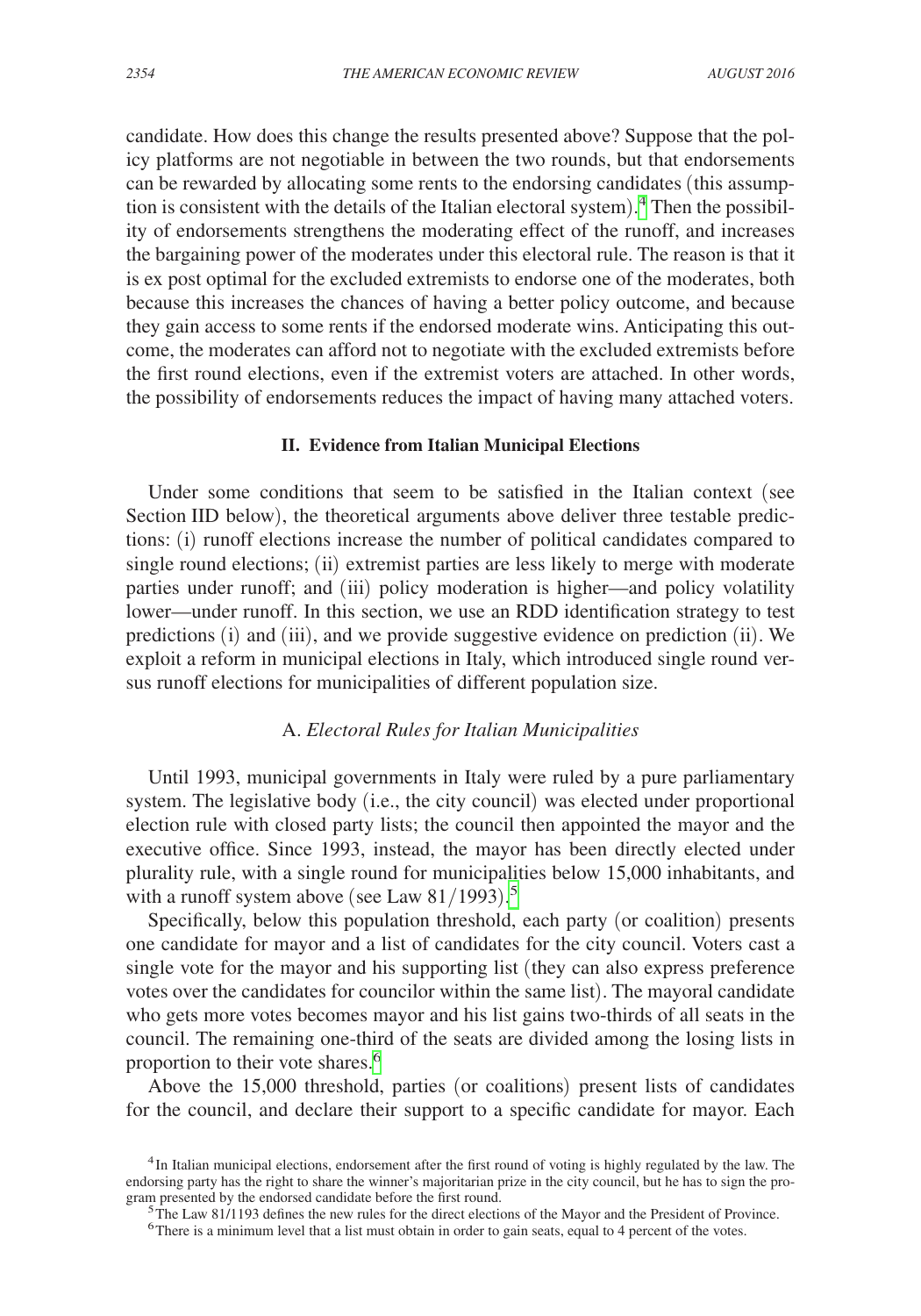mayoral candidate can be supported by more than one list. There are two rounds of voting. At the first round, voters cast two votes, one for a mayoral candidate and one for a party list, and the two votes may be disjoint (i.e., voters are allowed to vote for, say, mayor A and a list supporting mayor B), although both choices are expressed in the same ballot. Most voters, however, leave just one mark on the ballot, expressing a single choice either for a party list (in which case, the preference is also extended to the mayoral candidate supported by that list) or for a mayoral candidate (in which case, the preference is expressed for the candidate only). [7](#page-6-0) If a candidate for mayor gets more than 50 percent of the votes in the first round, he is elected. Otherwise, the two best candidates run against each other in a second round, taking place two weeks after the first. In this second round, the vote is only over the mayor, not the party lists. In between the two rounds, lists supporting the excluded mayoral candidates are allowed to endorse one of the remaining two candidates, if the endorsed candidate agrees.<sup>[8](#page-6-1)</sup> Like in the single round system, the rules for the allocation of council seats entail the same majority premium for the lists supporting the winning candidate for mayor.

As discussed in Section IIC, our identification strategy is valid only if there are no other (non-electoral) policies or institutions that vary at or around the threshold of 15,000 inhabitants. The closest policy thresholds based on population size are at 10,000 (where the mayor's wage, the size of the council, and the size of the executive office sharply increase) and at 30,000 inhabitants (where the mayor's wage and the size of the council sharply increase). Both thresholds are outside our sample (see below). [9](#page-6-2)

The 15,000 threshold entails a change in the electoral system for electing both the mayor and the city council. Thus, strictly speaking, our test concerns the consequences of both changes. Nevertheless, there are many reasons to believe that the only relevant difference is the method to elect the mayor. One of the main features and effects of the 1993 reform was the strengthening of the political power of mayors, both formally and effectively. Since 1993, Italian mayors can appoint and dismiss the executive officers at will; they also have the prerogative of appointing the city manager and shaping all municipal policies (see Law 81/1993). It is true that, if the city council approves a vote of no confidence, then the mayor is forced to step down. But this is a very rare event in Italian local politics. As a matter of fact, within the universe of mayoral elections from 1993 to 2007, only in 1.11 percent of the cases the mayor was removed because the council approved a vote of no confidence, and only in 1.69 percent because the council resigned (therefore ending the term under both circumstances). Naturally this is equilibrium behavior, but it is important to stress that, whenever the mayor steps down, the legislature automatically comes to an abrupt end and new elections for both the mayor and the council are held. The direct election also gives the mayor sufficient leverage to sidestep a tiring bargaining with political parties over every single issue; since 1993 the mayor is indeed the crucial player of municipal politics in Italy (see Di Virgilio 2005).

<span id="page-6-0"></span> $7$ The share of single votes for a party list cannot be assessed, as in this case the vote is automatically attributed also to the mayoral candidate by the counting agents. The share of single votes for a mayoral candidate, instead, ranges from 2 percent to 15 percent with an average value of 7 percent.

<span id="page-6-2"></span><span id="page-6-1"></span> $8$  BNT show that the possibility of endorsement between rounds increases the moderating effect of runoff.

<sup>&</sup>lt;sup>9</sup>For a summary of Italian institutions varying with population and of their effects, see Gagliarducci and Nannicini (2013) and Grembi, Nannicini, and Troiano (forthcoming).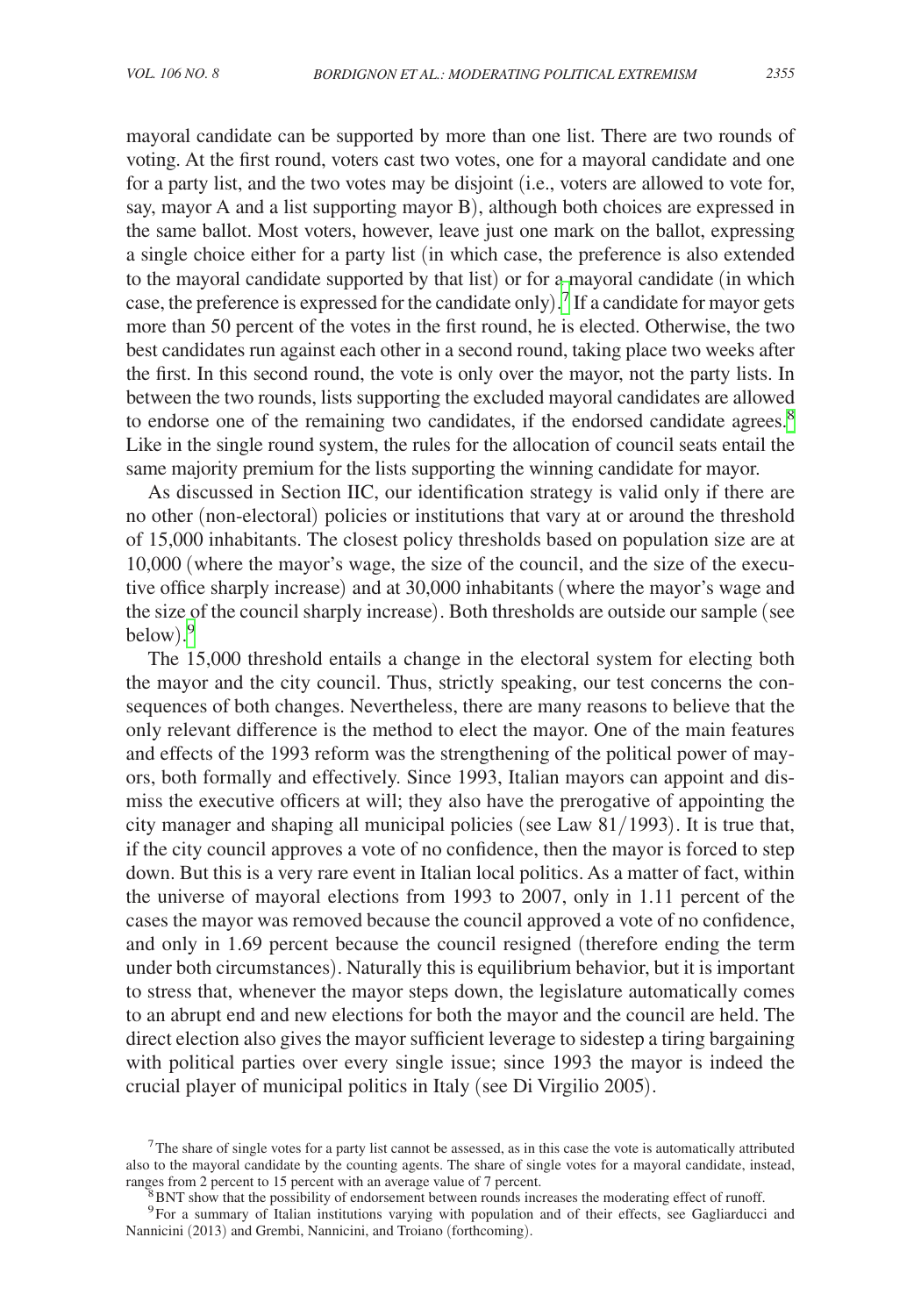Finally, the electoral rules for the council below and above the 15,000 threshold are not very different: in both cases, the system is proportional with open lists and majority premium. The only difference is that below the 15,000 threshold, but not above, the mayor is constrained to receive the support of only one list—henceforth, "alliance restriction"—and voters do not have the option of casting a separate vote for a mayoral candidate and for a list supporting another candidate. Note, however, that there are no different constraints on the number of mayoral candidates. In Section IIE, we present empirical tests supporting the claim that the above institutional variations have second-order effects with respect to the change from single round to runoff elections for mayors.

## B. *Data Sources and Variables*

As we do not want our estimates to be affected by observations far away from the 15,000 population threshold, and to avoid overlap with other policies, we restrict the sample to Italian municipalities between 10,000 and 20,000 inhabitants (about 10 percent of all Italian municipalities), for elections that took place after the 1993 reform. The complete sample is made up of 2,027 mayoral terms, referred to 661 towns. Both below and above the 15,000 threshold, mayoral terms lasted four years from 1993 to 2000, and five years both before and afterwards. As explained below, in some regressions we also consider the years preceding the reform (from 1985 onward) to implement falsification exercises.

The data refer to three kinds of variables. First, we have data on population (both from the 1991 and the 2001 census) and other general features of the municipality, such as per capita income, geographic location, and demographic features. The source for these data is ANCI (*Associazione Nazionale Comuni Italiani*). Second, we collected political variables at the municipal level, such as the number of candidates for mayor, vote shares, voter turnout, number of council lists, and party alliances. All these variables vary over time. Their source is the Statistical Office of the Italian Ministry of Internal Affairs. Third, we have data on the municipal tax rate on business property, provided by the Italian Ministry of Internal Affairs. This tax instrument was introduced in 1993, at about the same time as the electoral reform, although the technical work leading to the new tax had started a few years earlier (with the approval of Law 142/1990). [10](#page-7-0) Property taxes are the main source of local tax revenues, covering on average more than 50 percent of the overall municipal tax revenues. Municipal governments are free to allocate tax proceeds to a variety of alternative uses, such as social assistance, local schools, and public infrastructures. We focus on the business property tax because of its salience in the political debate at the municipal level. The partisan conflict over the appropriate level of business taxation is traditionally sharp, with left-wing candidates pushing for a higher tax rate than the right-wing ones. $11$ 

<span id="page-7-0"></span> $10$ The law 142/1990 is a framework law defining regulations and principles for local governments, including local finance.

<span id="page-7-1"></span> $11$ In a subsample of municipalities where we are able to identify the political orientation of the mayor, there is a clear partisan effect on the business real estate tax: on average, left-wing governments set a larger tax rate by 0.209 percentage points (+3.7 percent over the right-wing average rate of 5.665), and the difference is statistically significant at the 5 percent level. In a multivariate regression controlling for population, margin of victory, region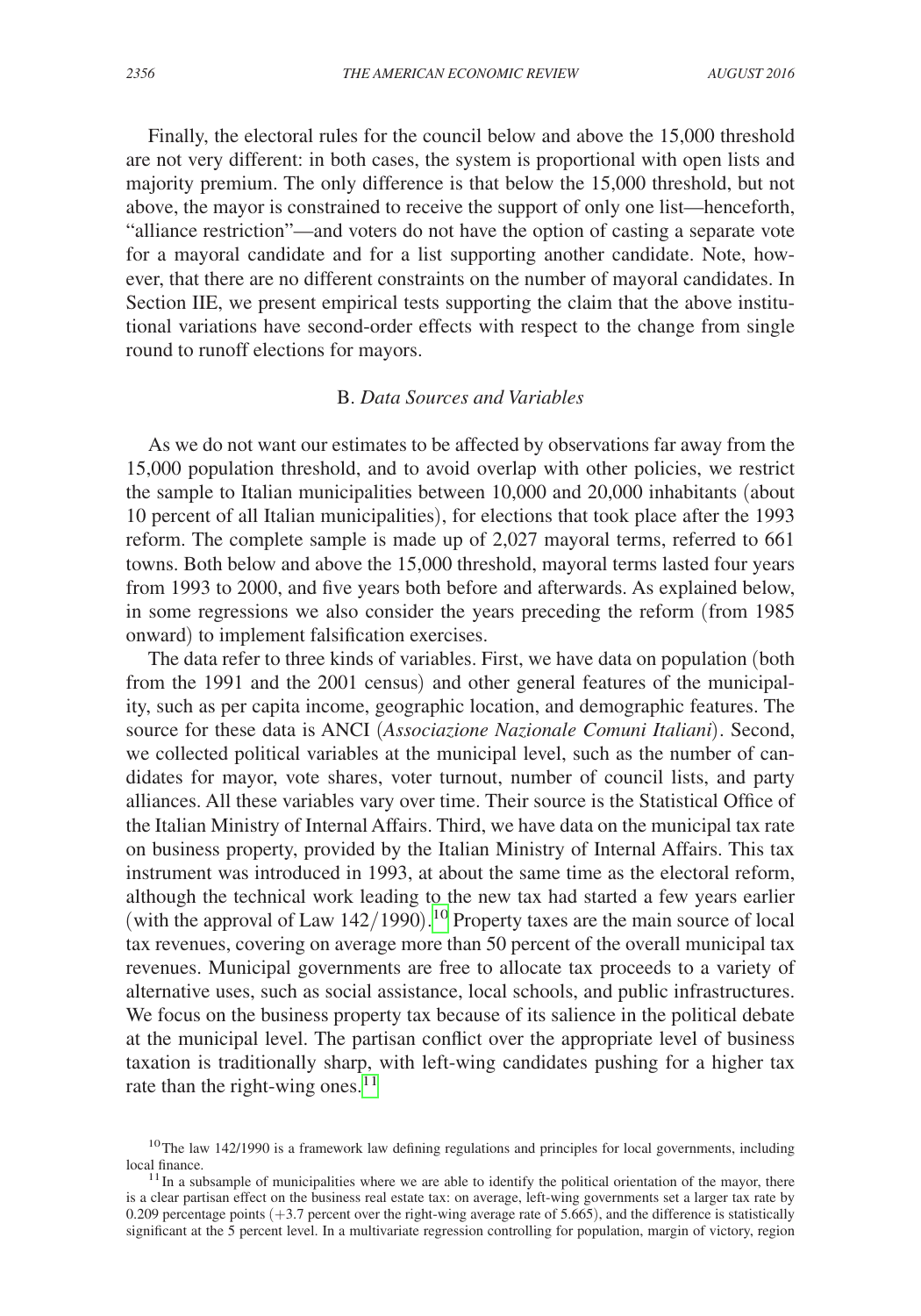#### C. *Econometric Strategy*

Formally, under the standard assumption of continuity of potential outcomes at the population threshold  $P_c = 15,000$ , we can identify the local average treatment  $\text{effect around } P_c \text{ as: } E[Y_i(1) - Y_i(0) | P_i = P_c] = \lim_{P_i \downarrow P_c} Y_i - \lim_{P_i \uparrow P_c} Y_i$ , where  $Y_i(1)$ is the potential outcome under runoff elections for municipality  $i$ ,  $Y_i(0)$  the potential outcome under single round elections for the same municipality,  $P_i$  population size (as of the last available census),  $Y_i$  the observed outcome, and where we omit time subscripts to simplify notation (see Hahn, Todd, and Van der Klaauw 2001). This is a local effect because it captures the causal impact of the runoff system only for towns around the threshold *Pc*. The identifying assumption of continuity of potential outcomes requires that: (i) no other institutions change in a neighborhood of 15,000; and (ii) municipalities did not sort around the 15,000 threshold according to their unobservable characteristics after the introduction of the new electoral law. As discussed, the first condition is met in the Italian context. We empirically check for the second condition below.

Various methods can be used to estimate the discontinuity at  $P_c$ . We apply both a spline polynomial approximation and a local linear regression (see Imbens and Lemieux 2008). The first method uses the whole sample of municipalities between 10,000 and 20,000 inhabitants and chooses a flexible functional form to fit the relationship between  $Y_i$  and  $P_i$  on either side of  $P_c$ . Specifically, we estimate the model,

(1) 
$$
Y_i = \sum_{k=0}^p (\delta_k P_i^{*k}) + D_i \sum_{k=0}^p (\gamma_k P_i^{*k}) + \varepsilon_i,
$$

where  $D_i$  is a treatment dummy equal to one if  $P_i \geq P_c$ , and the normalized variable  $P_i^* = P_i - P_c$  allows us to interpret  $\gamma_0$  as the jump between the two regression functions at  $P_c$ . The local average treatment effect is consistently estimated by  $\hat{\gamma}_0$ . We show the robustness of the results to multiple orders of the polynomial (namely,  $p = 2, p = 3, \text{ and } p = 4$ .

The second method fits linear regression functions to the observations distributed within a distance *h* on either side of the threshold. Specifically, we restrict the sample to towns in the interval  $P_i \in [P_c - h, P_c + h]$  and estimate the model,

(2) 
$$
Y_i = \delta_0 + \delta_1 P_i^* + D_i(\gamma_0 + \gamma_1 P_i^*) + \varepsilon_i.
$$

Again,  $\hat{\gamma}_0$  identifies the local average treatment effect. We show the robustness of the results to multiple bandwidths around  $P_c$  (namely,  $h = 1,000, h/2$ , and 2*h*).

and time fixed effects, the impact of left-wing governments on the tax rate remains quantitatively similar and statistically different from zero at the 5 percent level. This is consistent with anecdotal evidence. For instance, for the 2004 municipal elections, the platform of Rifondazione Comunista, a small left-wing extremist party (approximately between 4 and 8 percent in national elections), clearly advocated for a policy aimed at reducing the rate on the first residential home for low and medium income households and increase instead the rate on second homes and business real estates.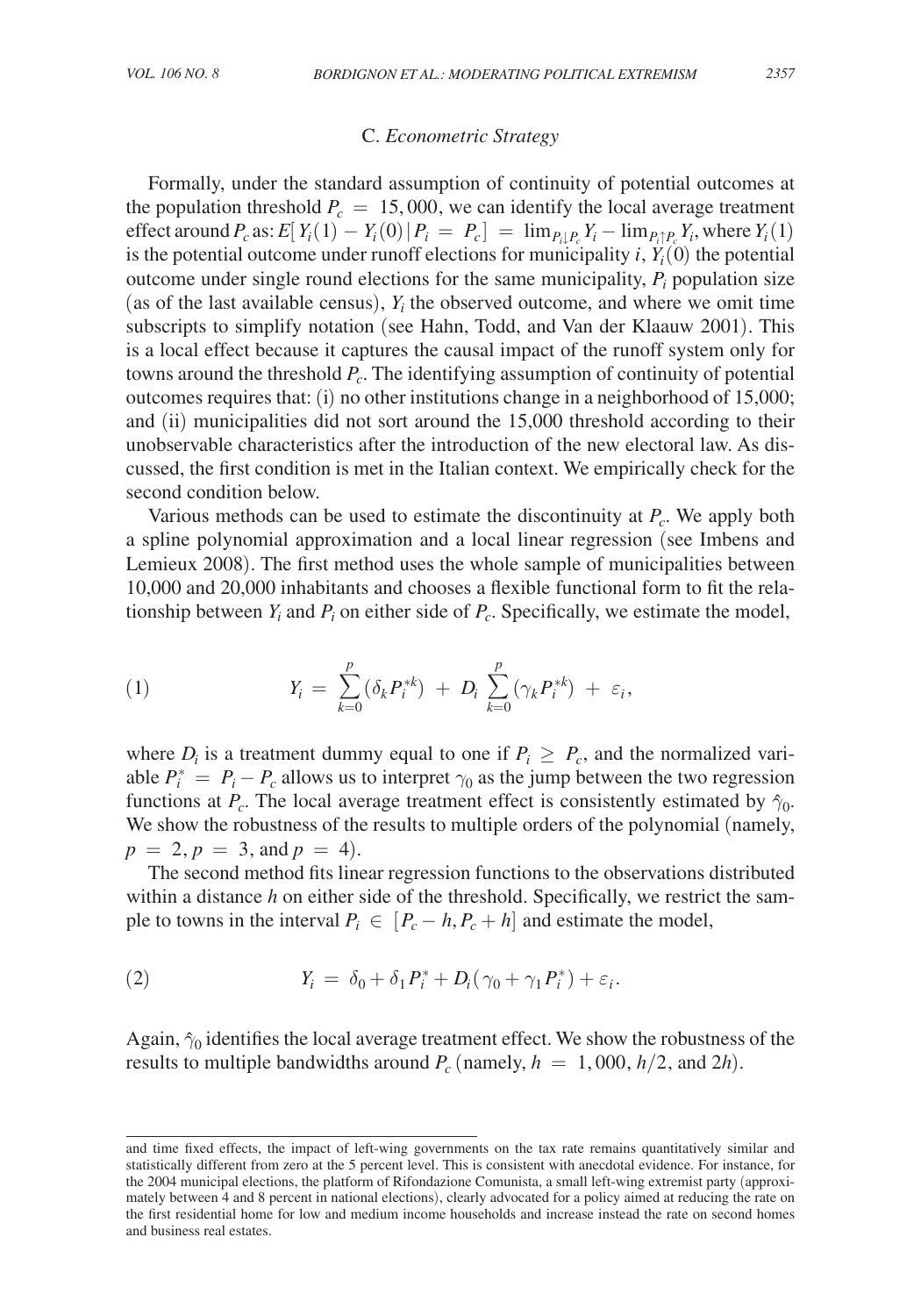Finally, to also exploit the (limited) time variation in our data, we estimate the following difference-in-differences model:

(3) 
$$
Y_{it} = \alpha_i + \beta_t + \gamma_0 D_{it} + x'_{it} \rho + \varepsilon_{it},
$$

where  $\alpha_i$  and  $\beta_t$  are city and year-of-election fixed effects, respectively, while  $x_{it}$  is a vector of time-varying covariates. In this case, the identifying variation is coming from municipalities that crossed the threshold  $P_c$  between the 1991 and the 2001 census, and the underlying assumption is that they were on a common trend with respect to the others. This assumption is less compelling than the RDD continuity condition, but we will test its plausibility with a falsification exercise on pre-1993 political outcomes.

#### D. *Preliminary Evidence*

We now provide some empirical evidence showing why Italy is an ideal testing ground. First, because Italian politics perfectly matches the assumptions behind the BNE results, assumptions that we informally discussed in Section I. Second, because the standard RDD validity tests are satisfied and therefore make the identifying assumptions discussed in Section IIC credible.

*Party System and Political Polarization*.—Our theoretical prior on the impact of the runoff system on the number of candidates and policy moderation presumes that there is sufficient polarization in the electorate to prevent the emergence of a large centrist party, and that moderate parties are larger than the extremists. These assumptions fit very well with the Italian environment. Political analysts agree that the party system that emerged from the crisis of the so-called "First Republic" in the early 1990s is strongly polarized.[12](#page-9-0) Over our sample period, Italy displayed two main moderate blocks, one on the center-left and one on the center-right (both with an average vote share from 30 to 35 percent in national elections), plus an extremist party on the left (*Rifondazione Comunista*, from 4 to 8 percent) and one on the right (*Lega Nord*, from 4 to 10 percent). Centrist parties tried to break this structure several times, but they never got more than 6 percent as a combined vote share. The two main moderate parties never reached political agreements between them at either the national or local level. Although there existed geographical heterogeneity and some of these parties changed their official name over time, the structure of the national party system remained fairly stable and was reflected in local politics.<sup>[13](#page-9-1)</sup>

<span id="page-9-1"></span><span id="page-9-0"></span>

<sup>&</sup>lt;sup>12</sup> See, among others, D'Alimonte and Chiaramonte (2010), Zucchini (2013), and De Mucci (2013). <sup>13</sup>To shed more light on the stability of party preferences just above and just below 15,000, online Appendix Table A1 estimates our RDD specifications using as outcomes the vote shares that the main parties obtained in each municipality during the 2001 national election. We use the electoral results in the proportional tier of the mixed-member electoral system for the Parliament, in place in Italy from 1994 to 2001, because voting is more likely to be sincere there (see D'Alimonte 2001). Specifically, we implement both a spline polynomial approximation as in equation (1) and local linear regression as in equation (2). We detect no discontinuity at 15,000 in the vote shares of the moderate, extremist, and centrist parties in national elections. This means that voters' preferences are stable just below and above our threshold.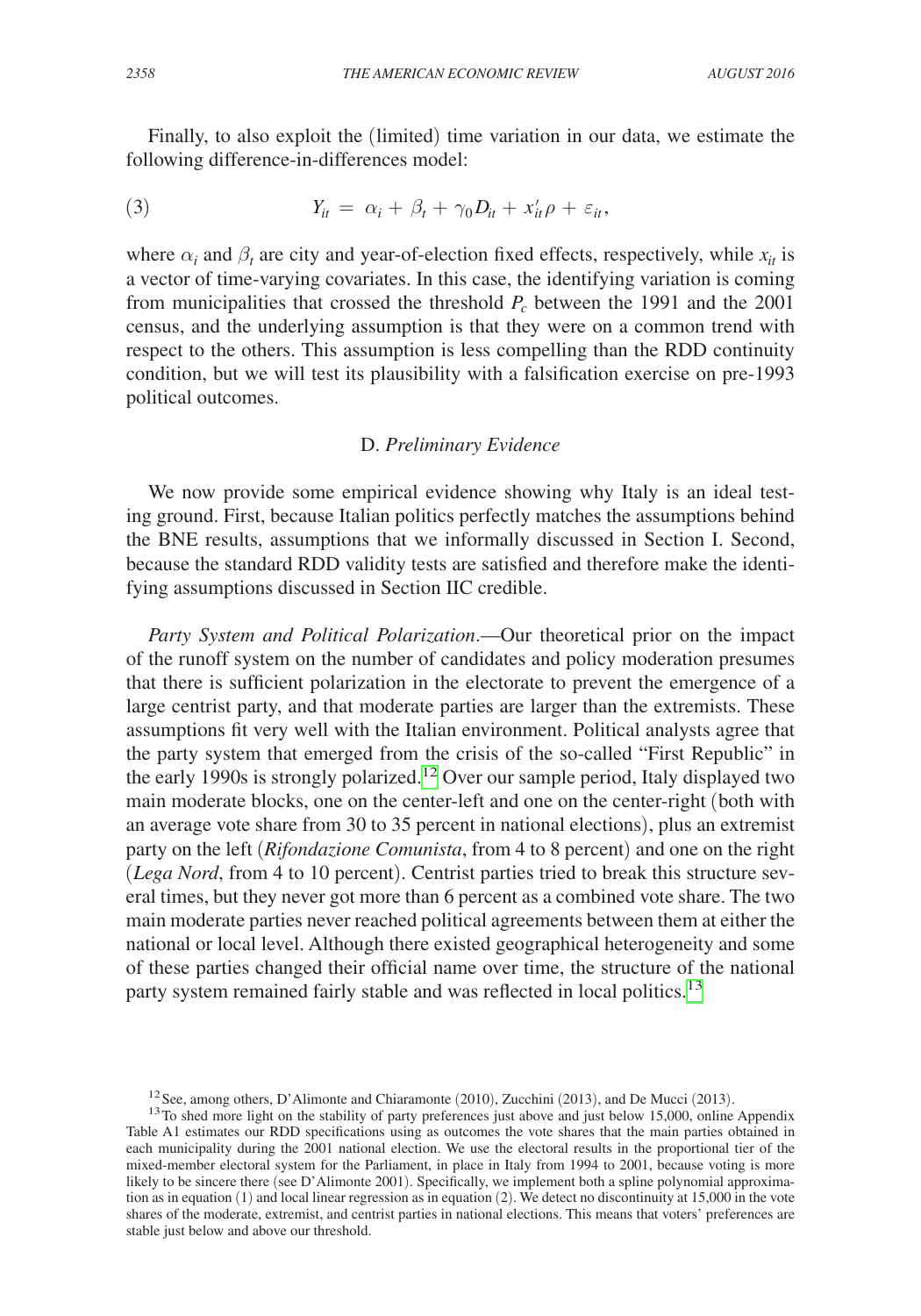*Non-Attached Voters*.—As argued in Section I, if all voters were "attached," meaning that they would not turn out in the second round if their candidate lost in the first, there should be no difference between single round and runoff elections. To disclose any effect of runoff, we need some voters to go to the polls and vote for their second-best candidate. To check that this is the case in Italy, we look at the subsample of runoff elections that had two rounds. In online Appendix Figure A1, we plot the drop in turnout between the first and the second round (on the vertical axis) against the total votes received in the first round by all excluded candidates (on the horizontal axis); both variables are measured as a fraction of eligible voters. If the drop in participation coincided with the votes for the excluded candidates, all observations should lie along the 45° line. This is obviously not the case: most of them lie well below the line, meaning that in most elections the drop in participation between the two rounds is much smaller than the votes received by the excluded candidates. Thus, the figure suggests that a large fraction of those who voted for losers in the first round voted again in the second.<sup>[14](#page-10-0)</sup>

*Strategic Voting*.—The widespread presence of strategic voters would make the comparison between runoff and single round elections ambiguous (see BNT for a discussion). Here, we propose a simple test for strategic voting in the spirit of Fujiwara (2011). The intuition is simple. Fujiwara (2011) finds a strong (negative) effect of runoff on the combined vote share of the first two candidates. This effect may be due to two different reasons: (i) voters strategically favor the first two candidates under single round elections (even if there is an equal number of candidates under single round and runoff), in line with Duverger's Law; (ii) there are more candidates under runoff and therefore the vote share of the first two is mechanically lower. Fujiwara (2011) finds support for the first interpretation in Brazil.<sup>[15](#page-10-1)</sup>

We estimate the effect of runoff on the vote share of the top two candidates (and separately of the first, second, and third candidate), obviously in electoral races where we observe more than two candidates.<sup>16</sup> In particular, in online Appendix Table A2, we implement our RDD specifications in two subsamples both above and below 15,000: electoral races with exactly three, and with more than three, candidates. If strategic voting were at work, we should observe that below the threshold voters converge on the first two candidates—at the expense of the third candidate or of the others—when there are more than two candidates. We instead find that this is not the case in Italian municipalities.

This evidence is not a conclusive test of strategic voting, because the strategic behavior of political candidates might be driven by the "anticipation" of strategic voting by voters in some municipalities. Moreover, as we discussed already (see

<span id="page-10-0"></span><sup>&</sup>lt;sup>14</sup>The figure also reveals that voting for losers in the first round is substantial, ranging from about 5 percent to more than 50 percent, with a median value around 30 percent. But the size of votes for losers is unrelated to the drop in turnout, which remains roughly constant at about  $15$  percent of eligible voters. This further suggests that the drop in turnout is not driven by disappointed voters.

<span id="page-10-1"></span><sup>&</sup>lt;sup>15</sup> More precisely, he concludes that the first interpretation has to be preferred because the effect of runoff on the number of candidates is not precisely estimated to be different from zero (although it is positive in all of his specifications). He interprets his findings as evidence of strategic voting. But he also acknowledges that, because of sample size limitations at the Brazilian threshold of 200,000 registered voters, he cannot completely rule out strategic entry or exit by candidates too.<br><sup>16</sup>We do not observe the individual vote shares of candidates ranked below the third position.

<span id="page-10-2"></span>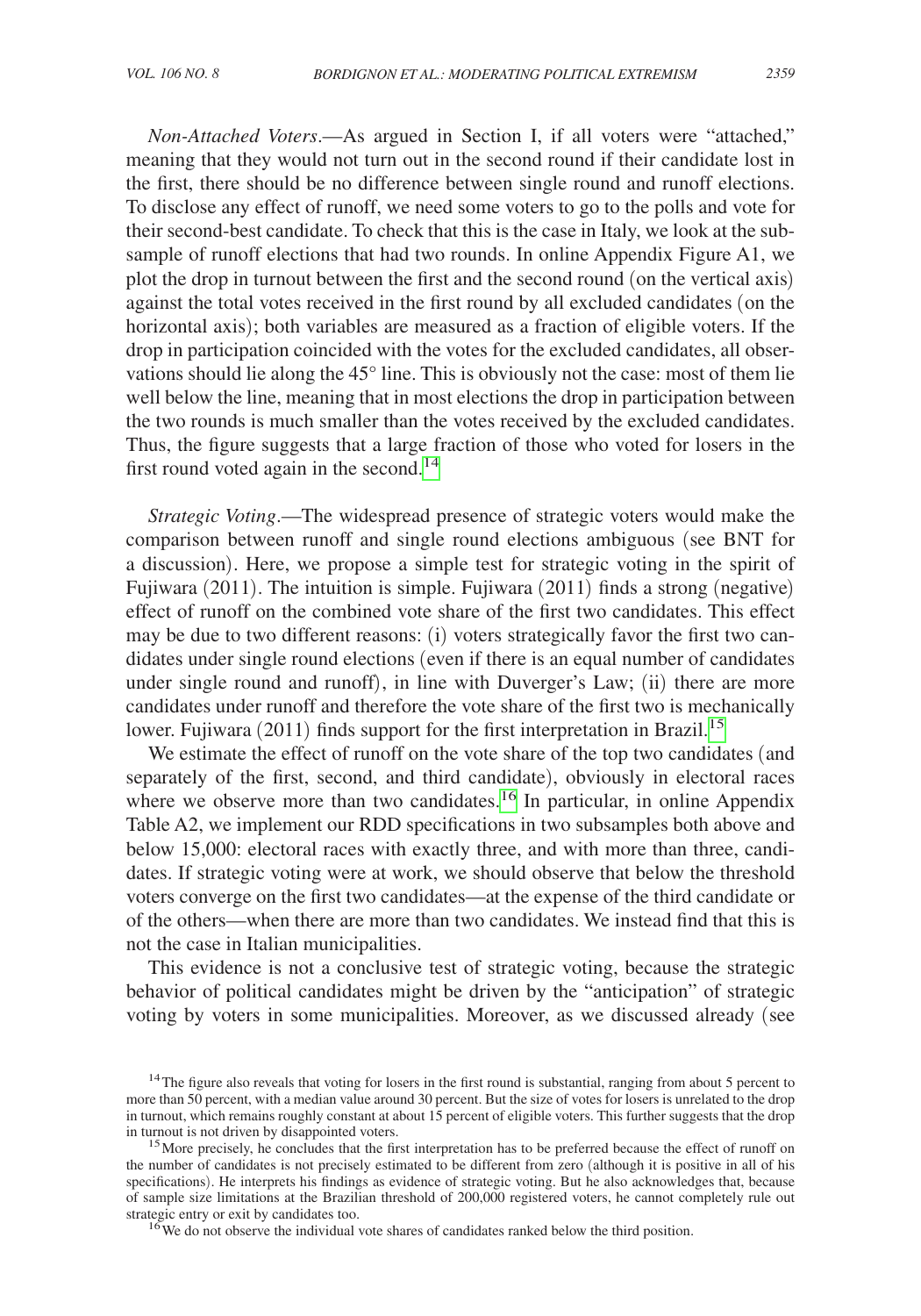Section I), Bouton (2013) shows that with strategic voting two candidates equilibria may also exist in runoff elections. In other words, municipalities with three or more candidates under both single round and runoff are selected samples, whose comparison should be interpreted with caution. Yet, in contrast with the Brazilian evidence, the hypothesis of widespread strategic behavior by voters finds no support in our data.

*Manipulative Sorting*.—Finally, as a preliminary check on the validity of our RDD strategy, we test for manipulative sorting around the 15,000 threshold in response to the electoral reform in 1993. In particular, in online Appendix Figure A2, we test if the *difference* between the density in the 1991 census (before the reform) and the density in the 2001 census (after the reform) shows a discontinuity at the 15,000 threshold, in the spirit of McCrary (2008). Such a discontinuity would imply that some municipalities reacted to the electoral reform by manipulating their population size, therefore violating the identifying assumption of our RDD. The figure performs this test by using the density difference as outcome and fitting a third-order polynomial in population size on either size of the threshold. There is no evidence of manipulative sorting between the 1991 and the 2001 census, as the point estimate of the discontinuity is −0.007 (standard error, 0.027).

To further check against the possibility of manipulative sorting, we perform balance tests of both time-invariant and pre-treatment city characteristics. The time-invariant characteristics are geographic location, area size, and altitude above sea level. The pre-treatment characteristics come from the 1991 census and refer to the age structure, educational attainments, employment, and house facilities. Online Appendix Table A3 uses the time-invariant variables as outcomes and estimates equation (1) with polynomials of different order and equation (2) with different bandwidths. Online Appendix Table A4 does the same with the pre-treatment variables from the 1991 census. None of these variables displays a significant discontinuity at the threshold, and this further supports the validity of our RDD.

# E. *Estimation Results on Political Outcomes*

How does the number of candidates vary with the electoral rule? We have data on both the number of candidates for mayor and the number of (party) lists for the city council[.17](#page-11-0)

We use data on all 2,027 mayoral terms pooled together, because the outcome of interest (the number of candidates) is time-varying. To accommodate possible serial correlation, we cluster the standard errors at the city level. Treatment assignment depends on population size as measured by the last available census, that is, either 1991 or 2001. On average, in municipalities between 15,000 and 20,000 inhabitants, 5.1 candidates run for mayor, as opposed to 3.6 in municipalities between 10,000

<span id="page-11-0"></span> $17$  Note that our main outcome of interest is the number of mayoral candidates, as the number of lists may reflect both different electoral rules and different alliance restrictions above and below 15,000: as already mentioned, below the threshold there has to be a one-to-one correspondence between lists and mayoral candidates, whereas above 15,000 mayoral candidates can be supported by more than one list. Nevertheless, comparing the number of lists is also relevant, particularly because it allows an intertemporal comparison: before 1993 the mayor was not directly elected and we only have data on lists.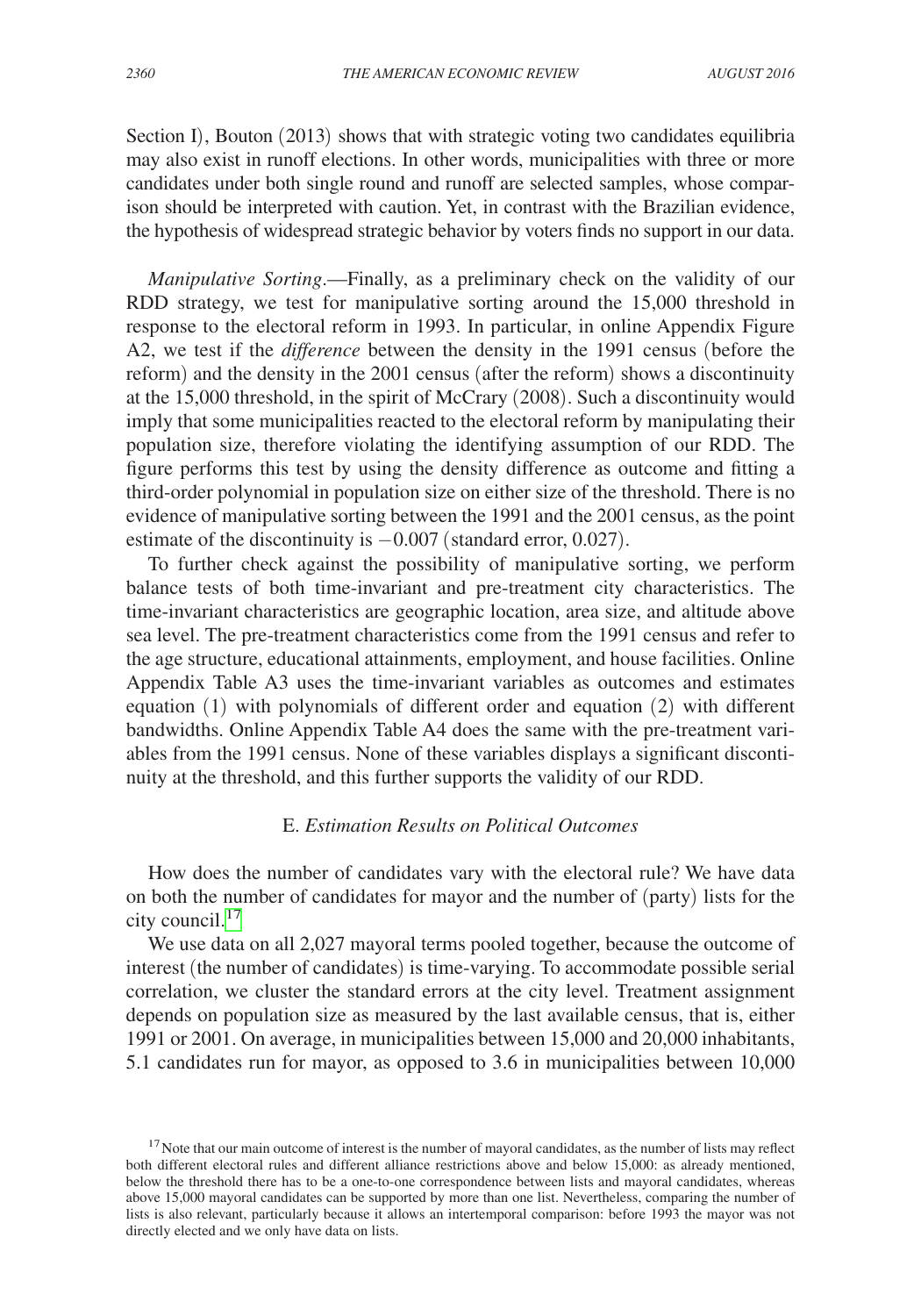|                                         | Spline   | Spline   | Spline   | <b>LLR</b> | <b>LLR</b> | <b>LLR</b> |
|-----------------------------------------|----------|----------|----------|------------|------------|------------|
|                                         | third    | fourth   | second   | (h)        | (h/2)      | (2h)       |
| Panel A. Estimations without covariates |          |          |          |            |            |            |
| Number of candidates                    | 1.103    | 1.098    | 1.532    | 1.300      | 1.731      | 1.335      |
|                                         | (0.382)  | (0.487)  | (0.302)  | (0.408)    | (0.676)    | (0.293)    |
| Number of lists                         | 2.184    | 1.497    | 2.163    | 1.736      | 1.739      | 2.291      |
|                                         | (0.526)  | (0.624)  | (0.413)  | (0.540)    | (0.794)    | (0.436)    |
| Lists/candidates                        | 0.020    | $-0.145$ | $-0.014$ | $-0.147$   | $-0.118$   | 0.063      |
|                                         | (0.201)  | (0.239)  | (0.151)  | (0.208)    | (0.305)    | (0.170)    |
| <b>Opposition</b> lists                 | 1.657    | 1.050    | 1.676    | 1.426      | 1.147      | 1.643      |
|                                         | (0.374)  | (0.448)  | (0.297)  | (0.384)    | (0.569)    | (0.299)    |
| Mayor's lists                           | $-0.016$ | $-0.110$ | $-0.031$ | $-0.209$   | $-0.016$   | 0.044      |
|                                         | (0.226)  | (0.252)  | (0.184)  | (0.231)    | (0.307)    | (0.196)    |
| <b>Observations</b>                     | 2,027    | 2,027    | 2,027    | 364        | 175        | 761        |
| Panel B. Estimations with covariates    |          |          |          |            |            |            |
| Number of candidates                    | 1.220    | 1.147    | 1.598    | 1.331      | 1.779      | 1.418      |
|                                         | (0.375)  | (0.472)  | (0.297)  | (0.396)    | (0.677)    | (0.287)    |
| Number of lists                         | 2.260    | 1.463    | 2.254    | 1.695      | 2.025      | 2.406      |
|                                         | (0.517)  | (0.610)  | (0.405)  | (0.557)    | (0.735)    | (0.423)    |
| Lists/candidates                        | 0.031    | $-0.159$ | 0.001    | $-0.154$   | $-0.116$   | 0.076      |
|                                         | (0.186)  | (0.220)  | (0.140)  | (0.184)    | (0.290)    | (0.153)    |
| Opposition lists                        | 1.717    | 1.055    | 1.746    | 1.388      | 1.358      | 1.733      |
|                                         | (0.384)  | (0.462)  | (0.301)  | (0.392)    | (0.560)    | (0.302)    |
| Mayor's lists                           | $-0.014$ | $-0.111$ | $-0.024$ | $-0.202$   | 0.058      | 0.055      |
|                                         | (0.216)  | (0.240)  | (0.177)  | (0.226)    | (0.326)    | (0.187)    |
| Observations                            | 2,027    | 2,027    | 2,027    | 364        | 175        | 761        |

Table 1—Impact of Runoff on Political Outcomes, RDD Estimates

*Notes:* Election years between 1993 and 2007; municipalities between 10,000 and 20,000. Dependent variables: number of candidates running for mayor in the first round; number of lists supporting mayoral candidates in the first round; lists/candidates ratio; opposition lists supporting the losing candidates; mayor's lists supporting the winning candidate. Estimation methods: spline polynomial approximation as in equation (1), with third, second, and fourth polynomial, respectively; local linear regression as in equation, with bandwidth  $h = 1,000$ ,  $h/2$ , and 2*h*, respectively. Estimations in panel B also include the following covariates: macro-region dummies, area size, altitude, transfers, income, participation rate, elderly index, family size, mayor's duration in office (in days), mayor's second-term dummy. Robust standard errors clustered at the city level are in parentheses.

and 15,000. The electoral lists supporting the candidates for mayor are 6.9 above 15,000 and 3.7 below.

Clearly, these differences in the number of candidates and lists might be confounded by other factors associated with population size. To identify the causal effect of the electoral rule separately from the effect of city size, we thus implement our RDD strategy as discussed in Section IIC. In Table 1, we report the main estimates of the impact of runoff elections on political outcomes. We implement both a spline polynomial approximation as in equation (1), with polynomials of three different orders, and a local linear regression as in equation (2), with three different bandwidths. In panel A we report the baseline results, while in panel B we also add city characteristics as control variables (namely, macro-region dummies, area size, altitude, per-capita transfers, per-capita income, labor force participation, elderly index, family size, mayor's duration in office, and a dummy identifying second-term mayors). As long as these additional covariates are balanced around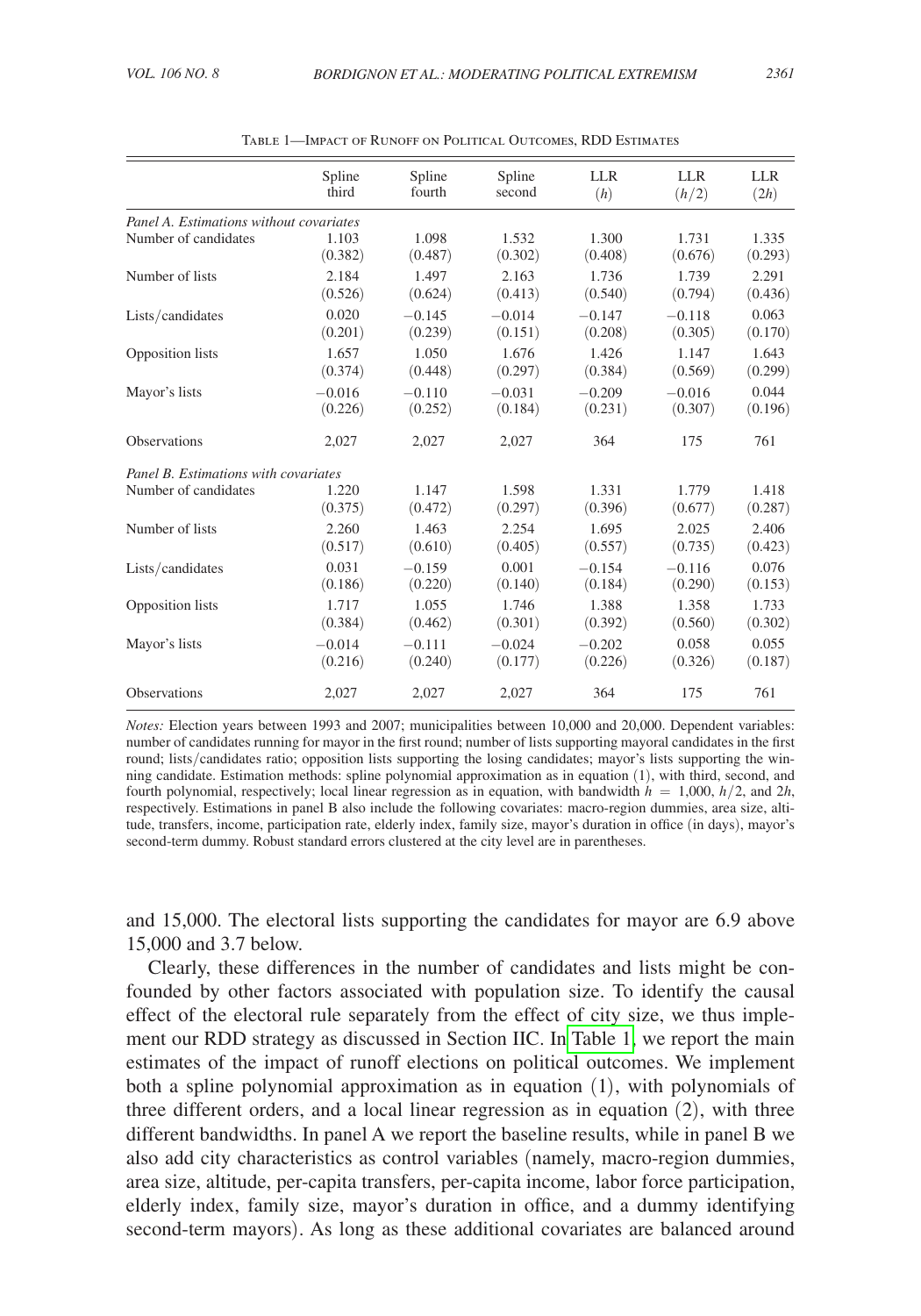the population threshold, their inclusion should not affect the estimates, but should increase accuracy.

The results in Table 1 show a positive and statistically robust effect of runoff on the number of mayoral candidates. Just above the threshold, we observe approximately one more candidate and two more lists. If we look at the baseline estimate of 1.103 in the first column, runoff elections produce a 29 percent increase in the number of candidates relative to single round elections just below the threshold. The impact on the number of lists is even greater  $(+51$  percent), but, as said, it may be confounded with the alliance restriction.

To assess the relevance of the alliance restriction, in Table 1 we estimate the effect of the electoral rule on the average number of lists supporting each mayoral candidate (captured by the ratio "lists/candidates"). We also estimate the distinct effects of the electoral rule on the number of lists supporting the winning candidate versus the losing candidates. The estimated effect on the ratio between lists and candidates is not statistically different from zero, meaning that the alliance restriction has no impact. This is confirmed by the fact that the effect on the number of lists supporting the losing candidates is statistically significant, but there is no significant discontinuity in the number of lists supporting the elected mayor. As a matter of fact, this last outcome variable can only be affected by the restriction on feasible alliances, as the winning candidate is one by definition, both above and below the threshold, while the result on the number of lists supporting the losing candidates can be driven by the number of candidates itself. The (zero) result on the number of lists supporting the winning candidate (i.e., the future mayor) is also reassuring about the fact that the confounding institutional variations at 15,000 do not affect the future bargaining within the municipal government coalition in ways that are not captured by the theoretical mechanism in BNT.

[Figure 1](#page-14-0) provides a visual illustration of the results on political outcomes (first four graphs). There, we report both the scatterplot of each outcome (averaged over 250-inhabitant intervals) and the spline third-order polynomial (with the 95 percent confidence interval). The discontinuities of political outcomes at the threshold are clearly visible both from the scatterplots and from the estimated polynomials, with the exception of the number of lists supporting the winning candidate, for which we have no significant results as expected. Clearly, the RDD setup allows for identification only in a neighborhood of 15,000, but the positive association between runoff and the number of candidates persists far away from the threshold.

In [Table 2,](#page-15-0) we run a falsification test on the only political outcome available for the pre-treatment period. As before 1993 a parliamentary system was in place, we can only run our falsification test on the number of electoral lists. Table 2 reports the RDD estimates for all mayoral terms elected from 1985 to 1992, and for municipalities between 10,000 and 20,000 inhabitants. No significant discontinuity is detected. Before the 1993 electoral reform, the number of lists was exactly equal just below and just above the 15,000 threshold. This provides additional evidence in favor of the robustness of the baseline results.

To further assess the sensitivity of our results, online Appendix Figure A3 summarizes a set of 1,000 placebo estimates at false thresholds for the main outcomes. Specifically, to evaluate the possibility that our results arise from random chance rather than a causal relationship, we implement estimations at false population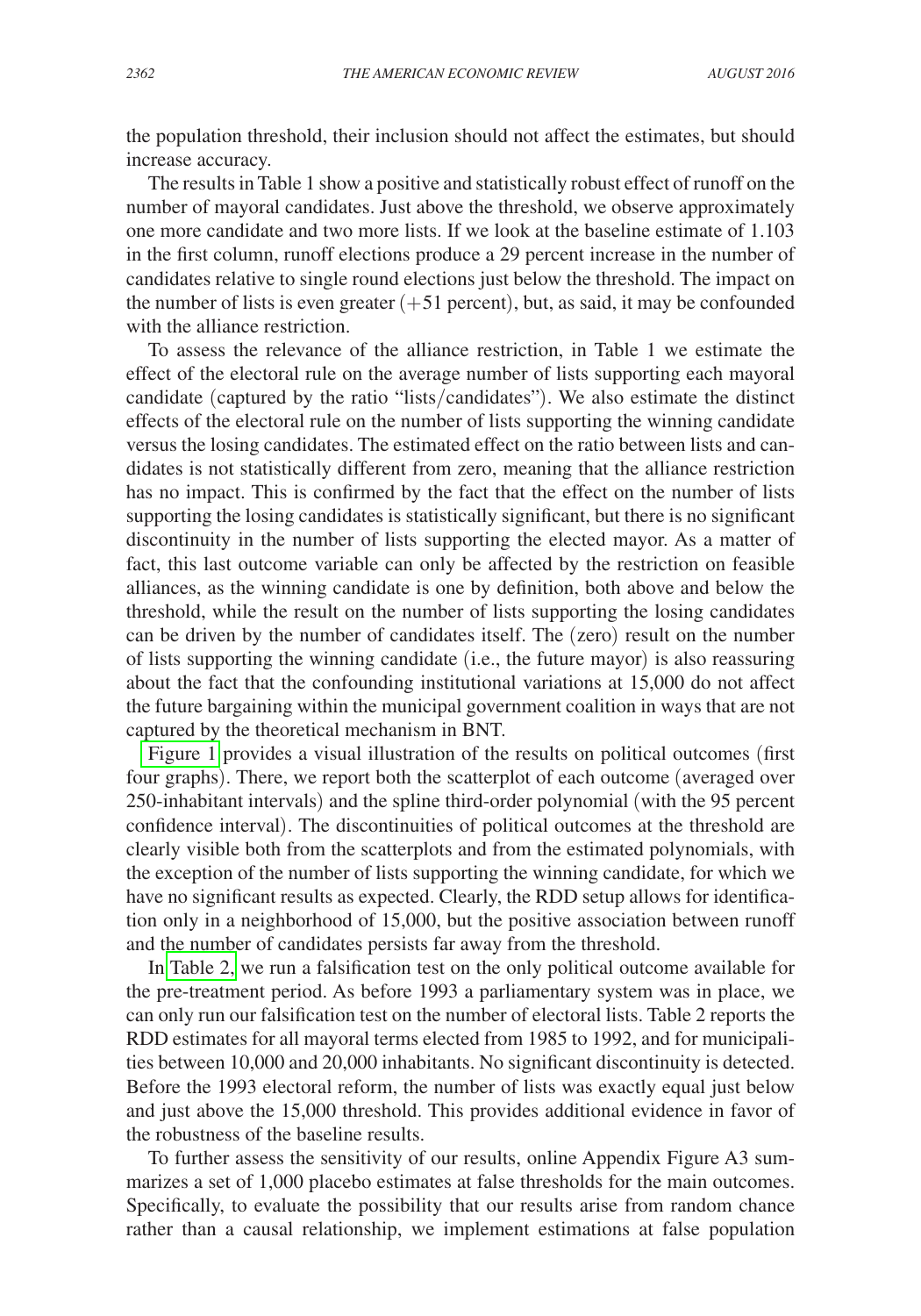<span id="page-14-0"></span>

Figure 1. Impact of Runoff on Political Outcomes and Policy Volatility

thresholds below and above the 15,000 threshold (namely, any point from 13,501 to 14,000 and from 15,501 to 16,000 in order to stay away from the true threshold). At these false thresholds, we expect to find no systematic evidence of treatment effects similar to our baseline results. For each outcome, the figure reports the cumulative distribution function of the 1,000 placebo point estimates (using a specification with spline third-order polynomial), normalized with respect to the baseline point estimates from the first column of Table 1. This means, for instance, that a normalized coefficient of 100 stands for a placebo point estimate equal to the true baseline estimate at 15,000. Thus, most normalized coefficients should be close to zero, and we should observe only a few normalized coefficients outside the interval [−100,  $+100$ , in fact no more than 5 percent in both tails. Indeed, only 1.6 percent of the placebo estimates are larger than the baseline result for the number of candidates in absolute value (but they have the opposite sign), and none of the placebo estimates exceed the baseline result for either the number of lists or the number of opposition lists. All cumulative distribution functions are steeper around zero, where the false estimates tend to concentrate. By contrast, and again as expected, there are no robust results for the number of lists supporting the mayor.

*Notes:* Dependent variables: number of candidates running for mayor in the first round; number of lists supporting mayoral candidates in the first round; opposition lists supporting the losing candidates; mayor's lists supporting the winning candidate; time variance (i.e., variance across terms averaged over the entire sample period) and cross-sectional variance (i.e., variance across municipalities averaged over bins of 100 inhabitants) of the business property tax rate. The central line is a spline third-order polynomial in the normalized population size (i.e., population minus 15,000); the lateral lines represent the 95 percent confidence interval of the polynomial. Scatter points are averaged over 250-inhabitant intervals. Municipalities between 10,000 and 20,000 only.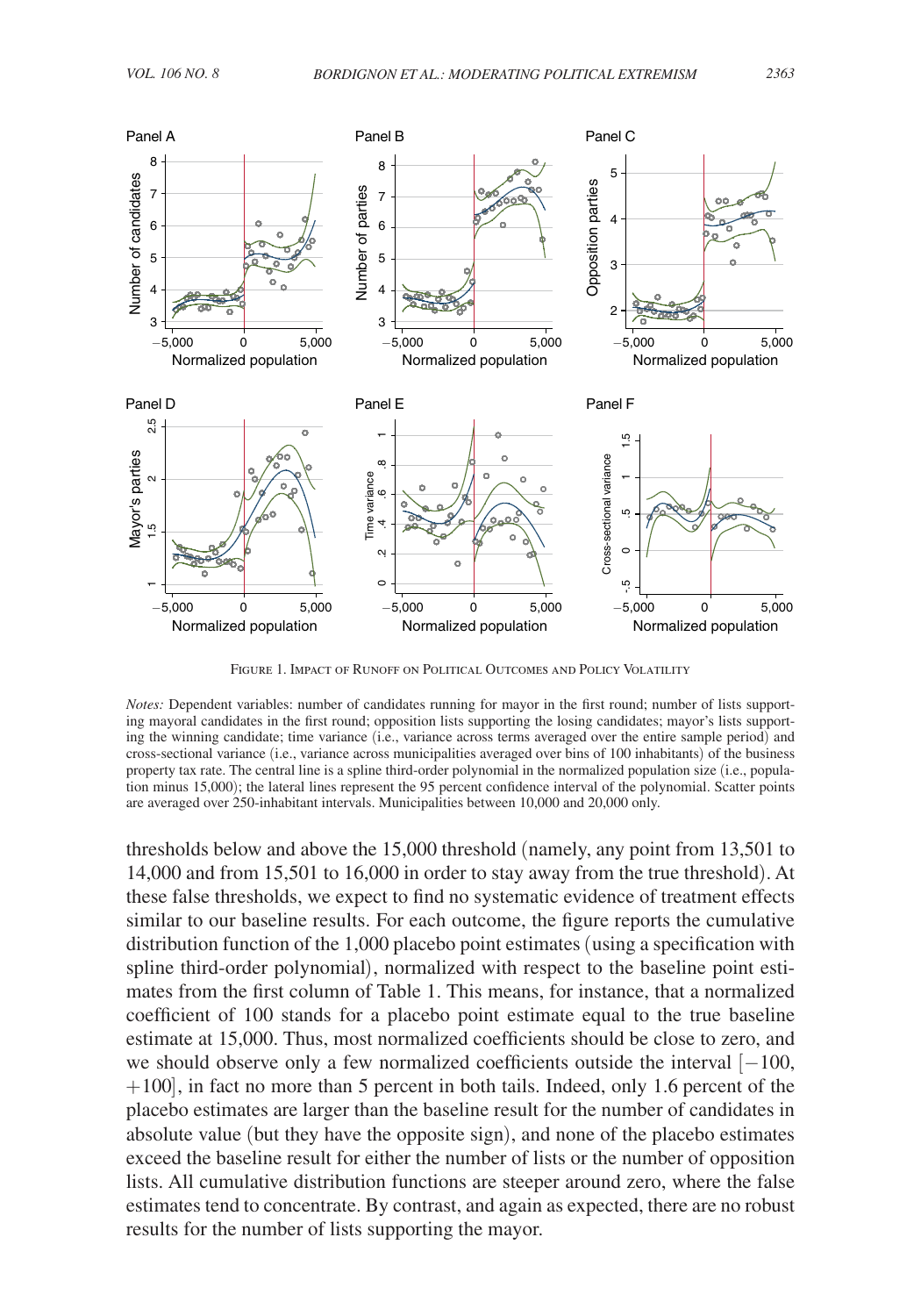<span id="page-15-0"></span>

|                                         | Spline<br>third     | Spline<br>fourth    | Spline<br>second    | LLR.<br>(h)         | LLR.<br>(h/2)       | LLR.<br>(2h)        |
|-----------------------------------------|---------------------|---------------------|---------------------|---------------------|---------------------|---------------------|
| Panel A. Estimations without covariates |                     |                     |                     |                     |                     |                     |
| Number of lists                         | $-0.178$<br>(0.449) | $-0.231$<br>(0.544) | $-0.121$<br>(0.349) | $-0.033$<br>(0.506) | $-0.128$<br>(0.668) | $-0.336$<br>(0.365) |
| <b>Observations</b>                     | 783                 | 783                 | 783                 | 137                 | 67                  | 284                 |
| Panel B. Estimations with covariates    |                     |                     |                     |                     |                     |                     |
| Number of lists                         | $-0.034$<br>(0.348) | $-0.202$<br>(0.419) | $-0.124$<br>(0.290) | 0.069<br>(0.351)    | 0.070<br>(0.502)    | $-0.244$<br>(0.292) |
| <b>Observations</b>                     | 783                 | 783                 | 783                 | 137                 | 67                  | 284                 |

Table 2—Falsification Tests on Pre-Treatment Political Outcomes, RDD Estimates

*Notes:* Election years between 1985 and 1992; municipalities between 10,000 and 20,000. Dependent variable: number of lists, i.e., party lists competing under proportional representation in this pre-treatment period (1985– 1992). Estimation methods: spline polynomial approximation as in equation (1), with third, second, and fourth polynomial respectively; local linear regression as in equation (2), with bandwidth *h* = 1,000, *h*/2, and 2*h,* respectively. Estimations in panel B also include the following covariates: macro-region dummies, area size, altitude, transfers, income, participation rate, elderly index, family size, mayor's duration in office (in days), mayor's second-term dummy. Robust standard errors clustered at the city level are in parentheses.

|                         | Estimations without covariates<br>(1) | Estimations with covariates<br>(2) |
|-------------------------|---------------------------------------|------------------------------------|
| Number of candidates    | 1.186<br>(0.300)                      | 1.159<br>(0.300)                   |
| Number of lists         | 2.303<br>(0.394)                      | 2.259<br>(0.392)                   |
| Lists/candidates        | 0.284<br>(0.170)                      | 0.282<br>(0.170)                   |
| <b>Opposition</b> lists | 1.787<br>(0.308)                      | 1.746<br>(0.308)                   |
| Mayor's lists           | 0.143<br>(0.181)                      | 0.152<br>(0.181)                   |
| <b>Observations</b>     | 2,027                                 | 2,027                              |

Table 3—Impact of Runoff on Political Outcomes, Difference-in-Differences **ESTIMATES** 

*Notes:* Election years between 1993 and 2007; municipalities between 10,000 and 20,000. Dependent variables: number of candidates running for mayor in the first round; number of lists supporting mayoral candidates in the first round; lists/candidates ratio; opposition lists supporting the losing candidates; mayor's lists supporting the winning candidate. Estimation methods: difference-in-differences specifications with municipality and year-of-election fixed effects, as in equation (3). Estimations in column 2 also include the following (time-varying) covariates: transfers, income, participation rate, elderly index, family size. Robust standard errors are in parentheses.

Finally, in Table 3, we implement difference-in-differences estimations on political outcomes as in equation (3). As discussed, the identifying variation comes from municipalities crossing the population threshold from the 1991 to the 2001 census, under the restriction that movements from above to below and vice versa have symmetric effects. Again, the empirical evidence is in line with our theoretical priors,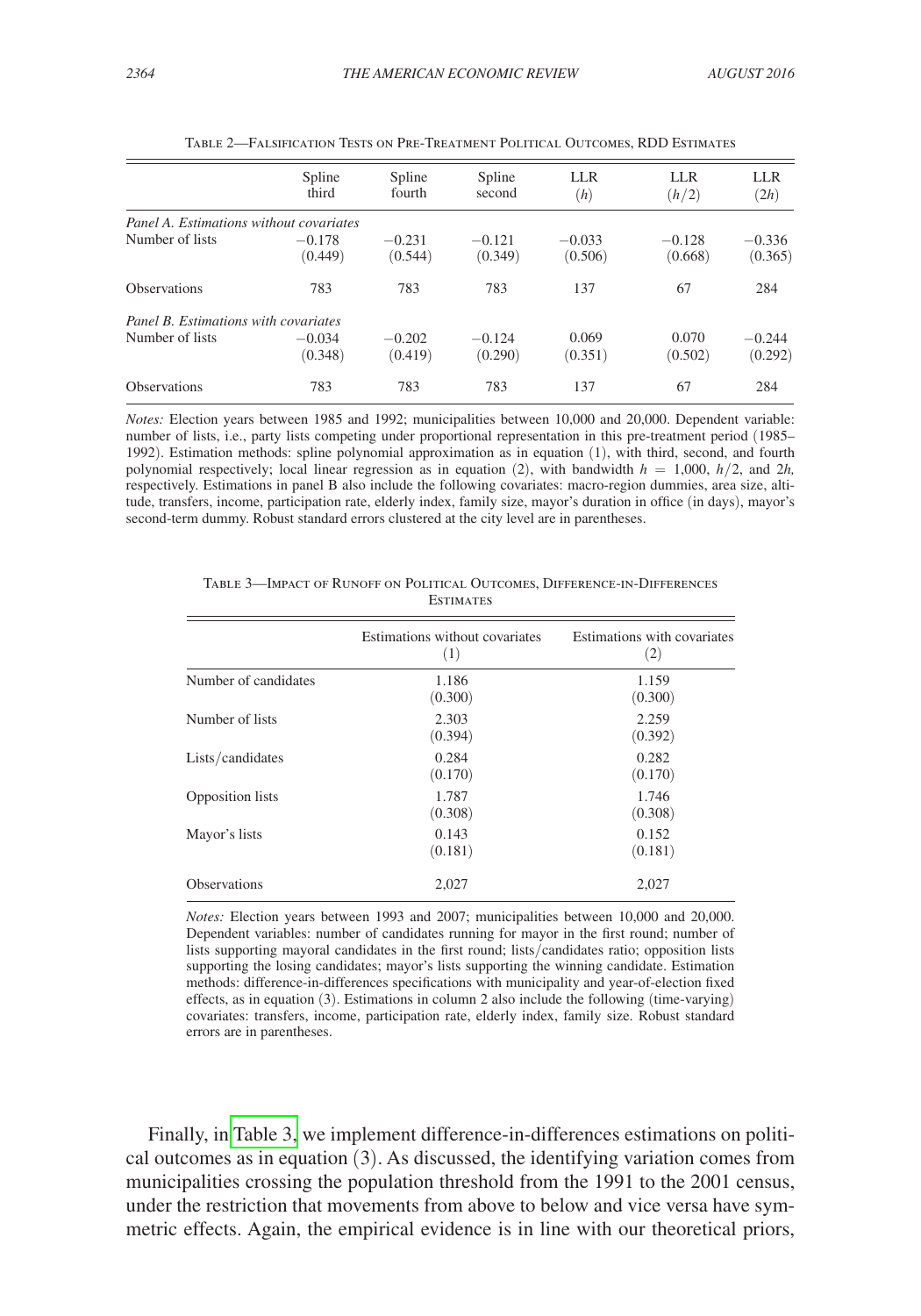as point estimates for all political outcomes are quantitatively similar to the RDD results. $18$ 

Altogether, these results strongly confirm the theoretical idea that runoff increases the number of (serious) candidates, compared to single round. In contrast to Fujiwara (2011), however, this is due to the strategic behavior of candidates, not of voters (recall the previous discussion on the absence of evidence supporting strategic voting in our context).

# F. *Estimation Results on Policy Volatility*

Do runoff elections lead to policy moderation? In this section we address this question. Ideally, we would like to test whether extremist parties are more often included in the municipal government coalition, and exert more policy influence, under single round elections. Unfortunately, we cannot do that because of data limitations (although we say something about this point below). [19](#page-16-1) Instead, we explore another feature of policy outcomes: whether the average policy volatility is lower in municipalities above 15,000 inhabitants, where the runoff system should moderate the influence of extremist voters. Indeed, a change in the partisan identity of the local government should be associated with a smaller policy change in those municipalities where the extremist parties are excluded from government or less influential. This test, of course, assumes that political turnover is the same above and below the threshold; something that we test and cannot reject in the data (see below).

*Policy Volatility*.—We measure policy volatility in two ways. First, we consider the *intertemporal* variation in the business property tax rate. To do this, we measure the unconditional variance of the tax rate across legislative terms in the same municipality. Thus, for each municipality, we average the yearly tax rates over the mayoral term, excluding election years to avoid the overlapping of different mayors over the same calendar year and possible electoral cycle effects.<sup>[20](#page-16-2)</sup> Let  $\tau_t^i$  denote this average tax rate for municipality *i* and the mayoral term initiated in year *t*. We then compute the unconditional variance of these average tax rates across mayoral terms for each municipality,  $y^i = \text{Var}(\tau_t^i)$ , obtaining one observation (i.e., one measure of volatility) per municipality.

<span id="page-16-1"></span> $t<sup>19</sup>$ In several municipalities and particularly in small ones, candidates for mayor are supported by electoral lists that use local labels, such as the name of the city or electoral slogans. This is how the lists are named in the official data, and this is why we cannot identify the exact political identity of each list in most cases.

<span id="page-16-2"></span> $^{20}$  All results presented in this section are qualitatively similar if we include election years in the calculation of the average tax rates within each term.

<span id="page-16-0"></span><sup>&</sup>lt;sup>18</sup>In online Appendix Table A5, we remove the symmetry restriction and separately look at the effect of moving from below to above 15,000 (33 municipalities) versus moving from above to below (9 municipalities) in a cross section of municipalities for which political outcomes are available both in the 1990s and in the 2000s. The two effects are very similar and again in line with the theoretical priors: municipalities that moved to the runoff system in the 2000s experienced an increase in the number of candidates by 27 percent; those that moved to the single round system experienced a drop by 34 percent. These (symmetric) results do not support Callander's (2005) claim, discussed in Section I, that the effect of runoff should depend on initial conditions. Furthermore, online Appendix Table A5 allows us to evaluate the difference-in-differences assumption of common trend, as in the last row we estimate whether municipalities that crossed the threshold are associated with different pre-treatment levels of political competition (i.e., number of party lists) in the 1980s. This falsification exercise supports the identifying assumption that population variations were fairly exogenous.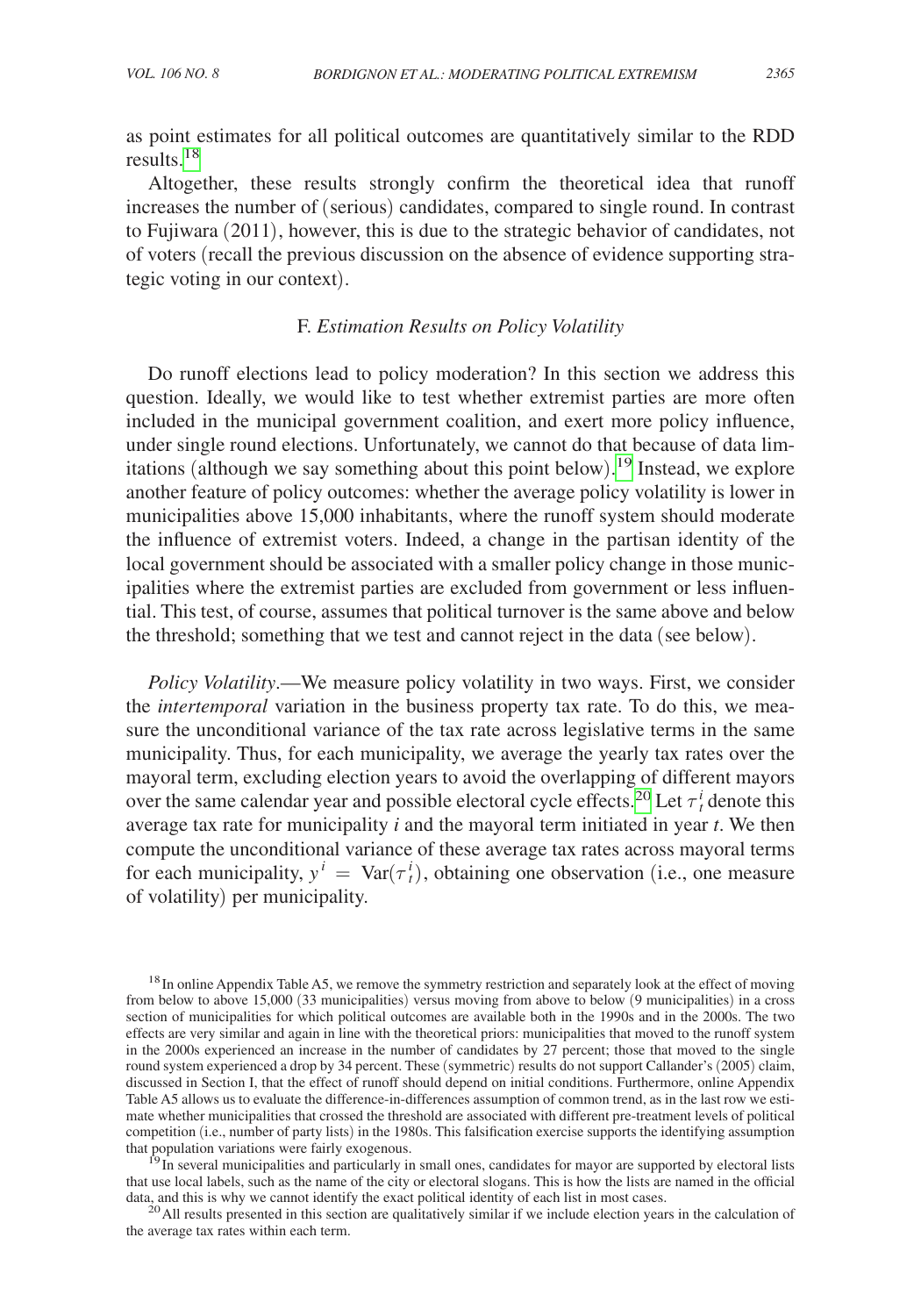|                                                      | Spline<br>third     | Spline<br>fourth    | Spline<br>second    | LLR<br>(h)          | LLR<br>(h/2)        | LLR<br>(2h)         |
|------------------------------------------------------|---------------------|---------------------|---------------------|---------------------|---------------------|---------------------|
| Panel A. Estimations without covariates              |                     |                     |                     |                     |                     |                     |
| Time variance<br>of business property tax            | $-0.455$<br>(0.182) | $-0.647$<br>(0.240) | $-0.238$<br>(0.140) | $-0.651$<br>(0.255) | $-0.697$<br>(0.389) | $-0.378$<br>(0.160) |
| <b>Observations</b>                                  | 575                 | 575                 | 575                 | 118                 | 59                  | 236                 |
| Cross-sectional variance<br>of business property tax | $-0.659$<br>(0.258) | $-0.937$<br>(0.294) | $-0.313$<br>(0.201) | $-0.694$<br>(0.256) | $-0.364$<br>(0.590) | $-0.443$<br>(0.203) |
| <b>Observations</b>                                  | 92                  | 92                  | 92                  | 19                  | $\mathbf Q$         | 37                  |
| Panel B. Estimations with covariates                 |                     |                     |                     |                     |                     |                     |
| Time variance<br>of business property tax            | $-0.450$<br>(0.170) | $-0.614$<br>(0.224) | $-0.237$<br>(0.132) | $-0.563$<br>(0.211) | $-0.167$<br>(0.167) | $-0.377$<br>(0.140) |
| <b>Observations</b>                                  | 575                 | 575                 | 575                 | 118                 | 59                  | 236                 |
| Cross-sectional variance<br>of business property tax | $-0.627$<br>(0.276) | $-0.856$<br>(0.306) | $-0.352$<br>(0.199) | $-0.736$<br>(0.274) | $-0.832$<br>(0.278) | $-0.371$<br>(0.184) |
| <b>Observations</b>                                  | 92                  | 92                  | 92                  | 19                  | 9                   | 37                  |

Table 4—Impact of Runoff on Policy Volatility, RDD Estimates

*Notes:* Election years between 1993 and 2007; municipalities between 10,000 and 20,000. Dependent variables: time variance (i.e*.,* variance across terms averaged over the entire sample period) and cross-sectional variance (i.e., variance across municipalities averaged over bins of 100 inhabitants) of the business property tax rate. Estimation methods: spline polynomial approximation as in equation (1), with third, second, and fourth polynomial, respectively; local linear regression as in equation (2), with bandwidth  $h = 1,000$ ,  $h/2$ , and  $2h$ , respectively. When the dependent variable is the cross-sectional variance, estimates are by weighted least squares, with weights given by (the inverse of) the numerosity of each bin. Estimations in panel B also include the following covariates: macro-region dummies, area size, altitude, transfers, income, participation rate, elderly index, family size, mayor's duration in office (in days), mayor's second-term dummy. For the cross-sectional variance, controls include macro-region dummies, area size, altitude. Robust standard errors clustered at the city level are in parentheses.

Next, we consider the *cross-sectional* variation in the business property tax, within bins of municipalities of similar population size ("similar" meaning within intervals of 100 inhabitants). Specifically, we first compute the same average tax rate  $\tau_t^i$  defined above, for each municipality *i* and each mayoral term *t*. For each term *t* and each bin *b* we then compute the unconditional variance of  $\tau_i^i$  across municipalities of the same bin,  $y_t^b = \text{Var}(\tau_t^i)$ . Finally, for each bin *b* we compute the simple average of these variances across mayoral terms, and obtain a cross-sectional variance for each bin,  $y^b = E(y_t^b)$ .<sup>[21](#page-17-0)</sup>

The RDD results are reported in Table 4, for both indicators of volatility. The intertemporal variance of the business property tax shows a sharp and negative discontinuity when moving from just below to just above the 15,000 threshold. Point estimates are consistently negative and statistically significant at standard levels, although they are more volatile than those on political outcomes. The baseline estimate of −0.455 in the first column corresponds to a decrease of about 61 percent

<span id="page-17-0"></span> $21$ The average frequency of municipalities within each bin is around 27, with the minimum value equal to 4 and the maximum to 56. In the two bins just below and just above the 15,000 threshold, the average frequency is around 25 municipalities per bin. All following results are qualitatively similar with bin sizes of 10 inhabitants (about 5 municipalities in each bin) and of 50 inhabitants (about 15 municipalities), and they are available upon request. At the price of reducing the outcome variation, we prefer a size of 100 inhabitants because in this case the unconditional variance is more precisely estimated within each bin.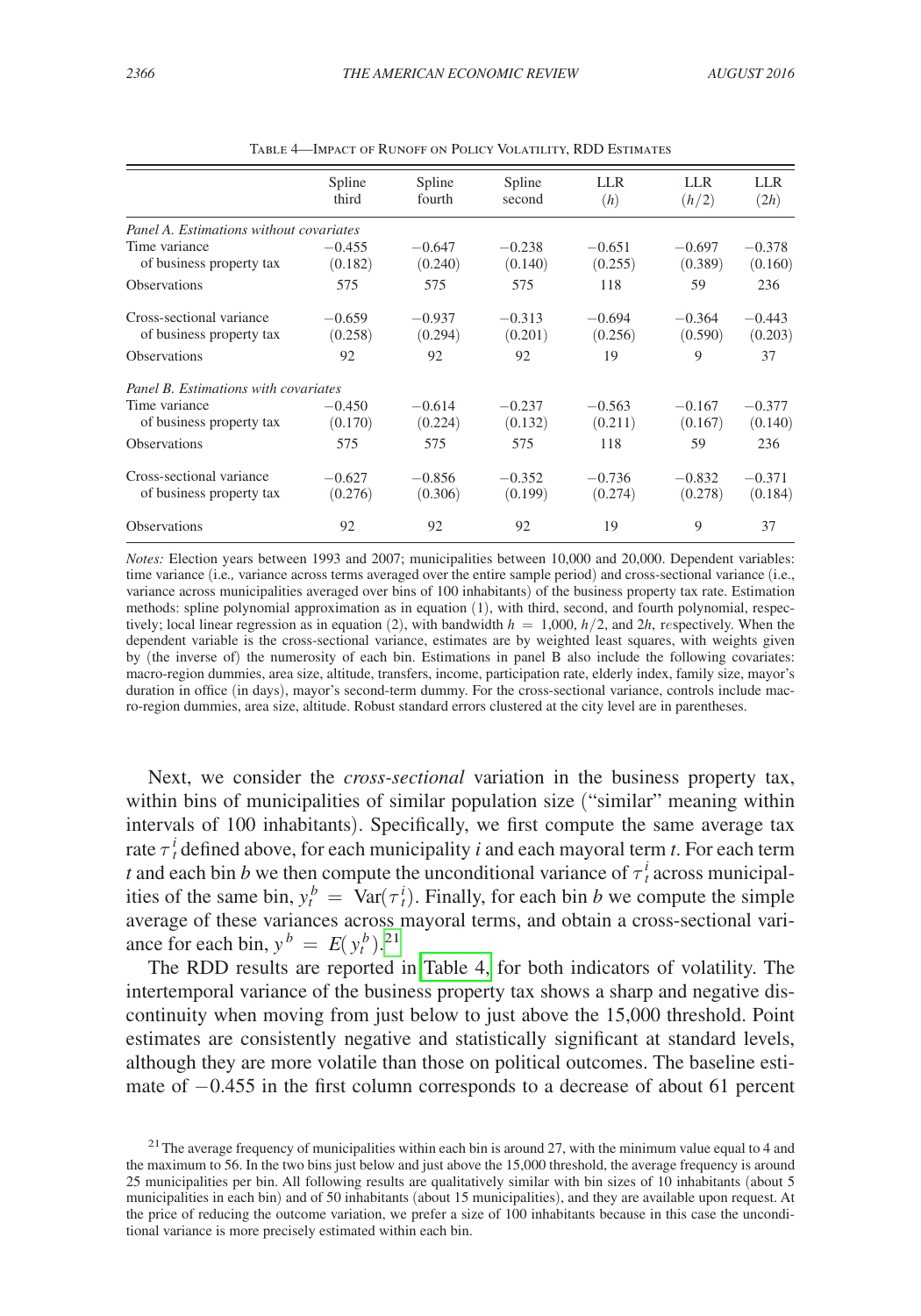in the variance of the tax rate just above the threshold. Similar results hold for the cross-sectional variance. Here, all estimates are weighted by least squares (with weights based on the frequency of municipalities in each bin) to account for heteroskedasticity and to accommodate for the different accuracy in the estimation of the variance in bins of different numerosity. The baseline estimate of −0.659 in the first column indicates that, in a neighborhood of the threshold, the runoff system decreases the variance of the property tax by about 71 percent. Point estimates are stable when comparing specifications without and with covariates (panel A versus panel B). [22](#page-18-0)

A graphical representation of the results on policy volatility is provided in Figure 1 (last two graphs), where the negative discontinuities at the threshold are evident both in the scatterplots and in the estimated polynomials. These effects appear to be more local—that is, less persistent far away from the threshold—compared to those on political outcomes, but we cannot assign any causal interpretation to the association between population size and policy volatility once we move away from the electoral rule cutoff at 15,000.

Online Appendix Figure A3 (again, last two graphs for the policy volatility measures) implements placebo estimations at false thresholds. Results on both the time and cross-sectional volatility of the tax rate are very robust, as only 2.7 percent (3.5 percent) of the false estimates are larger than the baseline one for the cross-sectional (time) variance in absolute value.

*Potential Channels*.—The above results disclose a (reduced-form) effect of the electoral system on policy volatility. There remains the concern that the lower tax volatility under runoff elections could be driven by other channels, rather than policy moderation. In particular, the electoral system could affect the level of political turnover, by influencing the probability of government crises (through a vote of no confidence by the council) or the probability of political swings between left and right administrations. In the estimates with covariates (panel B in Table 4), we already control for this channel by including two proxies of political turnover (namely, the duration in office of the elected mayor and whether he reaches a second term or not). Nevertheless, we can directly test whether political turnover is affected by the electoral system. In online Appendix Table A6, we report the RDD estimates on the two observable outcomes associated with political turnover: the average duration in office (measured in days) and the fraction of mayors in their second term. None of these outcomes shows a significant discontinuity at the 15,000 threshold, and the point estimates display no consistent pattern. This rules out the most plausible alternative explanation of our (reduced-form) results.

Finally, to provide some direct evidence on the political extremism channel, we estimate the effect of runoff elections on the probability that the leftist political extreme (i.e., the Communist Party, *Rifondazione Comunista*) joins the main

<span id="page-18-0"></span> $22$ There is instead some sensitivity of the point estimates to the functional form of the polynomial and to the estimation method. This might also reflect measurement error in the unconditional variance of the tax rate in relatively small samples. On average, there are only four mayoral terms from which the intertemporal variance is computed, and the cross-sectional variance is computed from bins of heterogeneous size.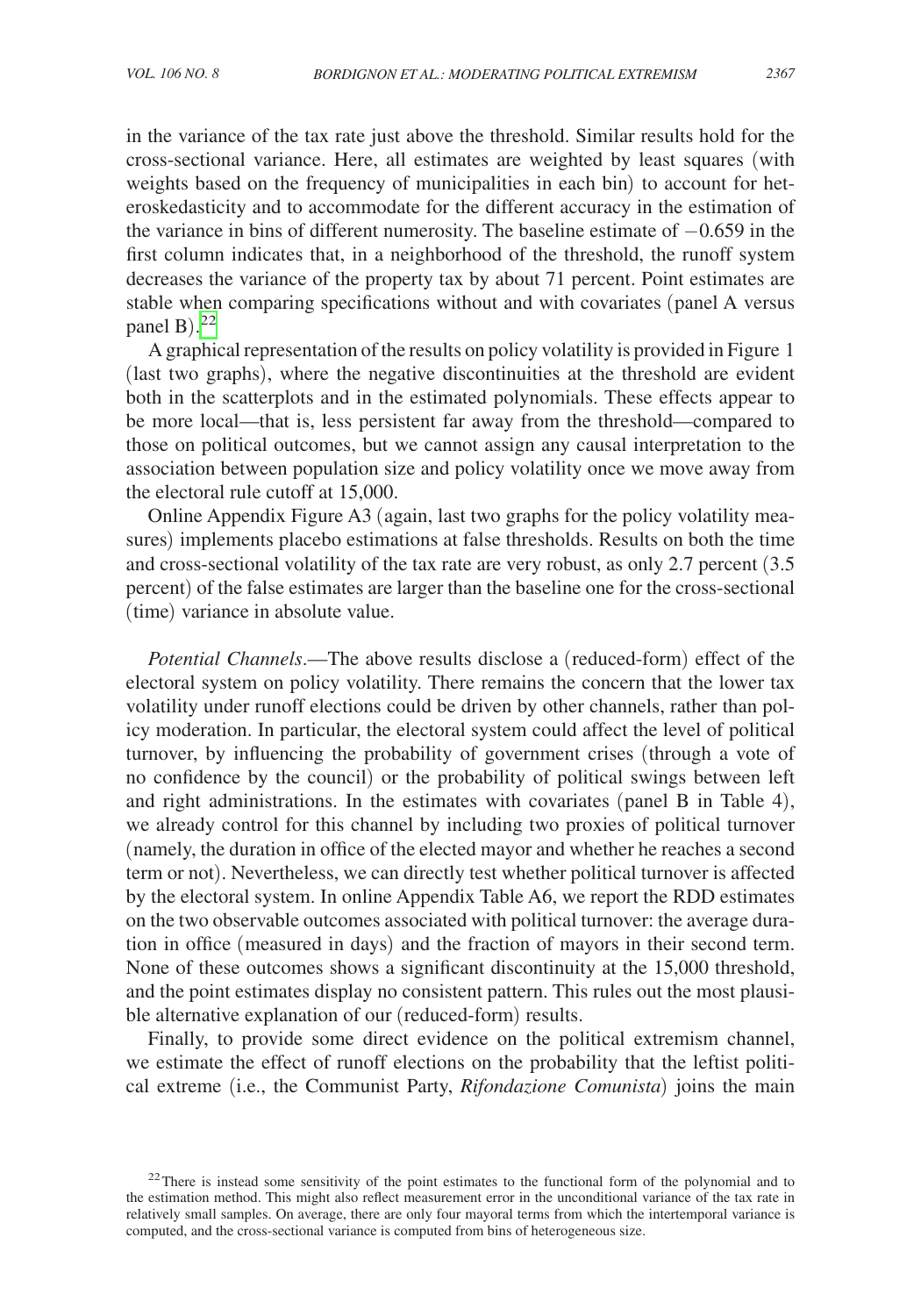center-left coalition at the local level.<sup>23</sup> The Italian Ministry of Internal Affairs provides details on the party lists supporting different candidates for mayor in the first round. We manually coded these data to create a dummy variable (*Communist Party alone*) that equals one in elections where the Communist Party ran either alone or allied with other smaller leftist parties (e.g., *La Rete*, *Verdi*, *Pdci*), but not with the more moderate and larger center-left party of the time (e.g., *DS*, *Ulivo*). Here, as discussed above, we face a key problem, because in several municipalities mayoral candidates are supported by electoral lists with local names. These lists may correspond to national political parties or not; we simply do not know. After dropping the municipalities with this missing information, we are left with a (self-selected) sample that is only half the original sample (i.e., 1,045 observations, of which 670 are below the threshold). Another limitation is that in some municipalities where we observe a center-left coalition but we do not observe the Communist Party running alone, it could be either because this extremist party joined the main coalition, or because it was not organized in those municipalities. Both instances are coded as zero in our dummy variable of interest. Measurement error due to these data limitations might be relevant.

In online Appendix Table A7, we report RDD estimations where the dependent variable is the dummy variable *Communist Party alone* (which equals one in about 11 percent of the elections in the small sample). Point estimates are large and positive, as expected, and they are statistically significant at standard levels with most estimation methods. On average, the probability that the Communist Party runs alone in the runoff system more than doubles compared to single round elections.

On the whole, the quasi-experimental and descriptive evidence discussed in this section supports the conclusion that runoff systems indeed induce policy moderation, because they dampen the influence of extremist parties or exclude them from government coalitions.

#### **III. Concluding Remarks**

Political extremism is often regarded as harmful, because it enhances policy uncertainty and it hinders the effective functioning of democracies (e.g., Powell 1982). Knowing which political institutions can alleviate the adverse consequence of political extremism is therefore important. This is particularly true for young democracies, where often extremism is rampant and democratic constitutions have to be designed from scratch.

This paper has implemented an RDD to empirically compare single round versus runoff elections from this perspective. In Italy, municipalities just above 15,000 inhabitants (which rely on runoff elections) have a larger number of candidates and less volatile tax rates, compared to municipalities just below 15,000 inhabitants (which have single round elections). As political turnover is constant in the neighborhood of the threshold, the result on policy volatility confirms our prior that runoff elections reduce the policy influence of the political extremes.

<span id="page-19-0"></span><sup>&</sup>lt;sup>23</sup>The same exercise cannot be replicated for the center-right coalition, where the extremist parties are either too small at the local level (e.g., *Msi*, *La Destra*), or geographically concentrated in some areas of the country and focused on separatist issues (e.g., *Lega Nord*).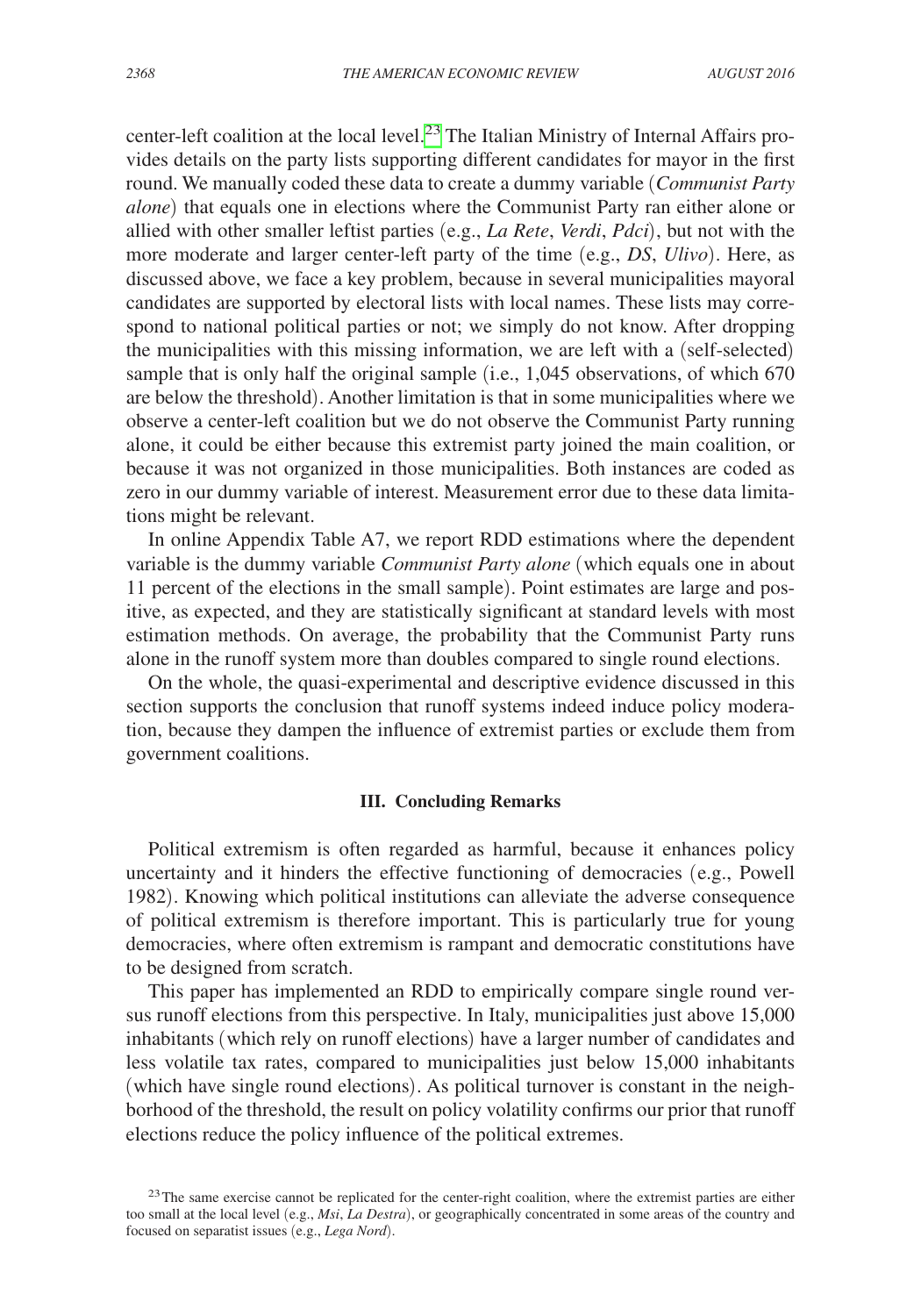While our results clearly speak in favor of the runoff system, one should also be careful not to overstress this implication. Care should be taken, for instance, in extrapolating our results to different institutional contexts, such as primary elections to select parties' candidates. Another important limitation of our work is that we do not study the long-run effects on the number of parties and on their ideological positions. One may argue that the runoff system, while reducing the influence of political extremism on policies, allows extremist parties to survive by giving them visibility at the first round. In normal times this is of no concern; but in times of crisis this can make a difference, allowing extremists to gain consensus. Under a single round system, instead, extremists would join some bigger party and in the long run they would disappear inside this party. Conversely, single round elections might create an excessively high barrier to entry for new parties, and this may restrict the menu choices of voters in the long run—something that could be an issue in case of large shocks to voters' preferences. We leave these issues for future research.

#### **REFERENCES**

- **Bordignon, Massimo, Tommaso Nannicini, and Guido Tabellini.** 2015. "Policy Moderation in Single Round vs Runoff Elections: A Theoretical Analysis." Unpublished.
- **Bordignon, Massimo, Tommaso Nannicini, and Guido Tabellini.** 2016. "Moderating Political Extremism: Single Round versus Runoff Elections under Plurality Rule: Dataset." American Economic Review. <http://dx.doi.org/10.1257/aer.20131024>.
- **Bormann, Nils-Christian, and Matt Golder.** 2013. "Democratic Electoral Systems around the World, 1946–2011." *Electoral Studies* 32 (2): 360–69.
- **Bouton, Laurent.** 2013. "A Theory of Strategic Voting in Runoff Elections." *Ame*ric*an Economic Review* 103 (4): 1248–88.
- **Bouton, Laurent, and Gabriele Gratton.** 2015. "Majority Runoff Elections: Strategic Voting and Duverger's Hypothesis." *Theoretical Economics* 10 (2): 283–314.
- **Callander, Steven.** 2005. "Duverger's Hypothesis, the Run-Off Rule, and Electoral Competition." *Political Analysis* 13 (3): 209–32.
	- **Chamon, Marcos, João M. P. de Mello, and Sergio Firpo.** 2009. "Electoral Rules, Political Competition and Fiscal Expenditures: Regression Discontinuity Evidence from Brazilian Municipalities." IZA DP 4658.
	- **Cox, Gary W.** 1997. *Making Votes Count: Strategic Coordination in the World's Electoral Systems*. Cambridge, UK: Cambridge University Press.
	- **D'Alimonte, Roberto.** 2001. "Mixed Electoral Rules, Partisan Realignment, and Party System Change in Italy." In *Mixed-Member Electoral Systems: The Best of Both Worlds?* Edited by Matthew Soberg Shugart and Martin P. Wattenberg, 323–50. Oxford, UK: Oxford University Press.
	- **D'Alimonte, Roberto, and Alessandro Chiaramonte.** 2010. *Proporzionale se vi pare*. Bologna: il Mulino.
	- **De Mucci, Raffaele.** 2013. *Democrazia dissociative*. Italy: Rubbettino.
	- **Di Virgilio, Aldo.** 2005. "Il sindaco elettivo: un decennio di esperienze in Italia." In *Eleggere il sindaco: la nuova democrazia locale in Italia e in Europa*. Edited by Mario Caciagli and Aldo Di Virgilio, 5–22. Torino: UTET.
- **Duverger, Maurice.** 1954. *Political Parties*. John Wiley & Sons.
- **Engstrom, Richard L., and Richard N. Engstrom.** 2008. "The Majority Vote Rule and Runoff Primaries in the United States." *Electoral Studies* 27 (3): 407–16.
- **Fujiwara, Thomas.** 2011. "A Regression Discontinuity Test of Strategic Voting and Duverger's Law." *Quarterly Journal of Political Science* 6: 197–233.
- **Gagliarducci, Stefano, and Tommaso Nannicini.** 2013. "Do Better Paid Politicians Perform Better? Disentangling Incentives from Selection." *Journal of the European Economic Association* 11 (2): 369–98.
- **Golder, Matt.** 2006. "Presidential Coattails and Legislative Fragmentation." *American Journal of Political Science* 50 (1): 34–48.
	- **Grembi, Veronica, Tommaso Nannicini, and Ugo Troiano.** Forthcoming. "Do Fiscal Rules Matter?" *American Economic Journal: Applied Economics*.